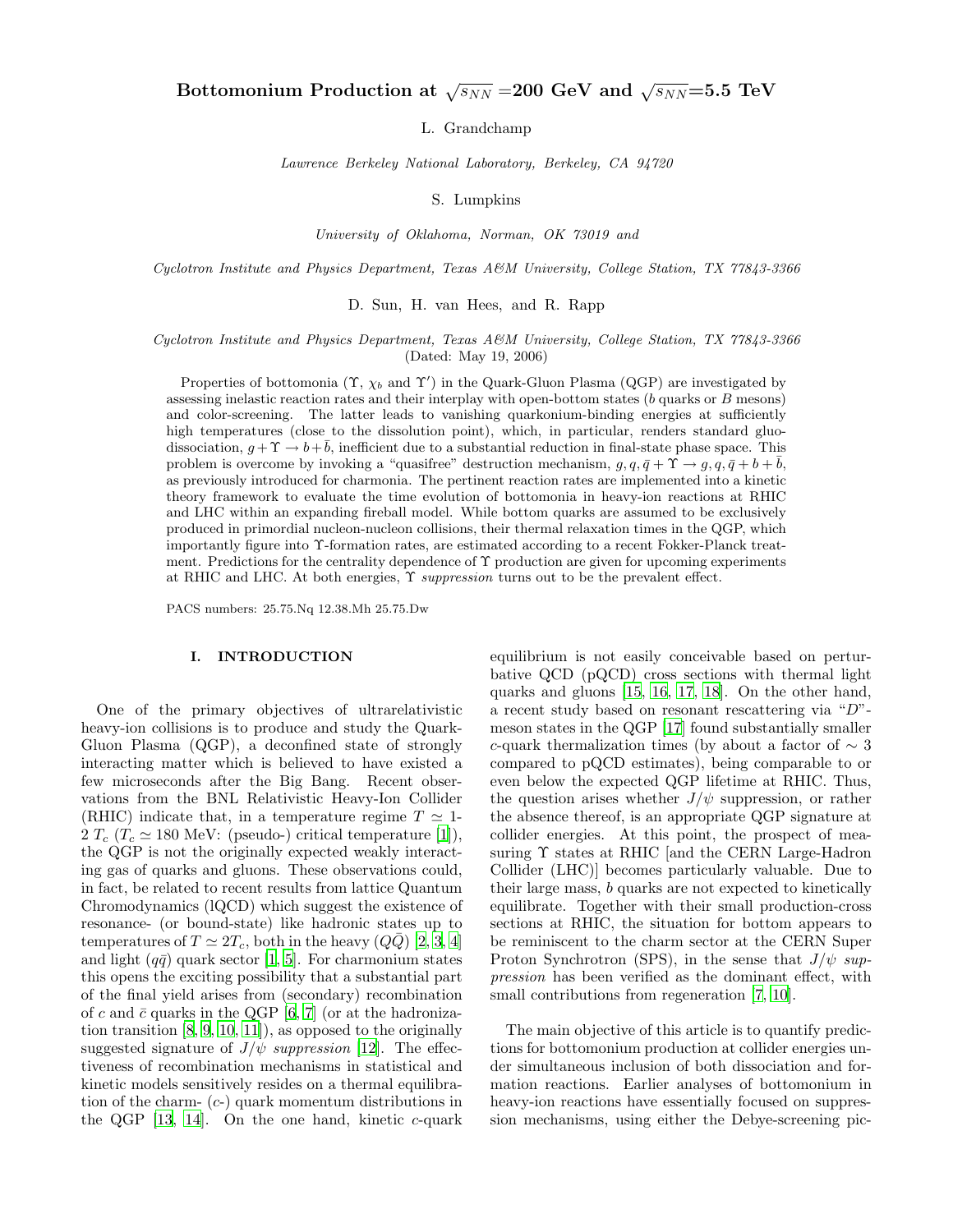ture (combined with formation time effects) [\[19,](#page-16-18) [20,](#page-16-19) [21\]](#page-16-20), or gluo-dissociation processes [\[22](#page-16-21), [23](#page-16-22)],  $g + \Upsilon \rightarrow b + \overline{b}$  [\[24\]](#page-16-23). In the present article we will assess the role of backward reaction channels leading to bottomonium regeneration (secondary production) via  $b\bar{b}$  coalescence throughout the QGP phase, as dictated by the principle of detailed balance. Importantly, we incorporate effects of color screening via a substantial reduction of quarkonium binding energies. This, in turn, forces us to replace the gluo-dissociation cross section, which becomes inefficient (and ill-defined) for small binding energies,  $\varepsilon_B \lesssim \Lambda_{\rm QCD} \simeq T$ , by "quasifree" scattering [\[10\]](#page-16-9) of thermal partons off the b and  $\bar{b}$  quarks in the bottomonium state,  $q, q, \bar{q} + \Upsilon \rightarrow q, q, \bar{q} + b + \bar{b}$ . Despite an apparent suppression by one power of the strong coupling constant,  $\alpha_S$ , in-medium reduced binding energies render quasifree dissociation dominant over gluo-absorption due to a much larger phase space [\[10](#page-16-9)].

Our article is organized as follows. In Sec. [II](#page-1-0) we give a brief overview of production cross sections for both open and hidden bottom states in hadronic collisions, which will form our baseline for heavy-ion reactions via a scaling by the number of primordial (binary) collisions. In Sec. [III](#page-2-0) we evaluate equilibrium properties of bottomonia in the QGP (complemented by a brief motivation from recent lQCD results in App. [A\)](#page-11-0); we compute inelastic cross sections (Sec. [III A\)](#page-2-1) and pertinent dissociation rates (Sec. IIIB) of  $\Upsilon$ 's and excited states ( $\chi_b$  and  $\Upsilon'$ ) from scattering off light partons, illustrating limitations of the widely used gluo-dissociation and suitable improvements. In Sec. [IV](#page-4-0) we employ a kinetic-theory framework to study the time evolution of bottomonia in heavy-ion collisions, characterized by an underlying rate equation introduced in Sec. [IV A.](#page-4-1) In addition to inelastic reaction rates, the latter requires further input consisting of (i) a space-time (temperature) evolution of a heavy-ion reaction modeled by a thermal fireball (App. [B\)](#page-12-0) and (ii) the equilibrium limit of Υ densities (App. [C\)](#page-12-1). Sec. [IV B](#page-6-0) contains our main results for the time evolution of  $\Upsilon$  in central Au-Au (Pb-Pb) collisions at RHIC (LHC), with a discussion of the uncertainties related to the Υ equilibrium abundances relegated to appendices [D](#page-14-0) and [E.](#page-15-0) The evolution and feeddown contributions from excited bottomonia are addressed in Sec. [IV C.](#page-8-0) In Sec. [V](#page-8-1) we present our predictions for the centrality dependence of  $\Upsilon$  and  $\Upsilon'$  production at RHIC and LHC. We summarize and conclude in Sec. [VI](#page-10-0) including an outlook on future improvements of our analysis.

## II. INITIAL PRODUCTION OF BOTTOM(ONIUM)

<span id="page-1-0"></span>The initial production of  $b\bar{b}$  pairs and related fractions of bottomonium states in hard (primordial) nucleonnucleon  $(N-N)$  collisions constitutes an essential input for our subsequent calculations. Throughout the paper we will assume the total number of  $b\bar{b}$  pairs in the system to be determined by hard production alone, since, due to the large b-quark mass,  $m_b \gg T$ , secondary production is expected to be negligible [\[25\]](#page-16-24) (even under LHC initial conditions as considered below,  $m_b/T \gtrsim 4-5$ . The number of  $b\bar{b}$  pairs at a given impact parameter,  $\tilde{b}$ , of an A-A collision (A=Au and Pb for RHIC and LHC, respectively) can therefore be written as

$$
N_{b\bar{b}} = \frac{\sigma_{pp \to b\bar{b}}}{\sigma_{pp}^{\text{inelastic}}} N_{\text{coll}}(b) R_y , \qquad (1)
$$

where  $\sigma_{pp}^{\text{inelastic}}$  denotes the total inelastic proton-proton cross section ( $\simeq$  42 mb and 78 mb for RHIC and LHC, respectively) [\[26](#page-16-25)], and  $N_{\text{coll}}(b)$  is the number of primordial N-N collisions estimated within the Glauber model. The inclusive cross section,  $\sigma_{pp\rightarrow b\bar{b}}$ , for  $b\bar{b}$  production in  $p-p$  collisions is taken from recent estimates of Refs. [\[24,](#page-16-23) [27](#page-16-26)]. We use the values  $\sigma_{pp\rightarrow b\bar{b}} = 2.0 \mu b$  at RHIC ( $\sqrt{s_{NN}} = 200 \text{ GeV}$ ) and  $\sigma_{pp \to b\bar{b}} = 160 \mu\text{b}$  at LHC  $(\sqrt{s_{NN}} = 5.5$  TeV), which in the latter case includes a factor 0.8 to account for shadowing corrections. Finally,  $R_y=0.52$  (0.29) for RHIC (LHC) denotes the fraction of  $b\overline{b}$  pairs within a given rapidity interval ( $\Delta y \simeq 3.6$  for two thermal fireballs) which we have estimated from distributions calculated in perturbative QCD [\[28\]](#page-16-27).

The primordial numbers of bottomonia are not very well known; following Ref. [\[24,](#page-16-23) [27](#page-16-26)], we employ  $\sigma_{pp\rightarrow\Upsilon}$  =3.5 nb (152 nb) for RHIC (LHC, where we have again included a factor of 0.8 shadowing correction).

The initial number to be used for the thermal evolution has furthermore to account for inelastic processes in the pre-equilibrium stages. We approximate these by the so-called nuclear absorption, which, in principle, can be extracted from data in  $p-A$  collisions. Again, this information is rather scarce. We therefore adopt the standard approach employed for charmonia, which consists of a constant (high-energy) nucleon-bottomonium absorption cross section,  $\sigma_{\text{nuc}}^{\text{abs}}$ , coupled with a Glauber model for the nuclear overlap function [\[29](#page-16-28)]. We note that, at collider energies, coherence effects may induce substantial deviations from the naive collision scaling [\[30\]](#page-16-29), typically amounting to a significant reduction in absorption. We therefore use rather conservative values for the absorption cross section of  $\sigma_{\text{nuc}}^{\text{abs}} = 3.1 \text{ mb at RHIC}$  (4.6 mb at LHC) [\[24\]](#page-16-23), which, for simplicity, is assumed to be identical for all bottomonium states.

Different values for  $\sigma_{\text{nuc}}^{\text{abs}}$  will affect the results for the centrality dependence of bottomonium production in A-A collisions presented in Sec. [V.](#page-8-1) On the one hand, the number of "directly" produced bottomonia, defined as the primordial number subjected to suppression only,  $N_{\text{dir}} = N_{\text{prim}} S_{\text{nuc}} S_{\text{QGP}}$ , depends on the nuclear absorption cross section through the nuclear suppression factor,  $S_{\text{nuc}}$  (schematically,  $S_{\text{nuc}} \approx \exp[-\rho_N \sigma_{\text{nuc}}^{\text{abs}} L(b)]$  with an effective nuclear density,  $\rho_N \simeq 0.14 \text{ fm}^{-3}$ , and impact parameter dependent path length,  $L(b)$ ). On the other hand, the number of regenerated bottomonia is practically independent of  $\sigma_{\text{nuc}}^{\text{abs}}$ . Thus, whenever the bottomonium yield in an A-A collision at given impact parameter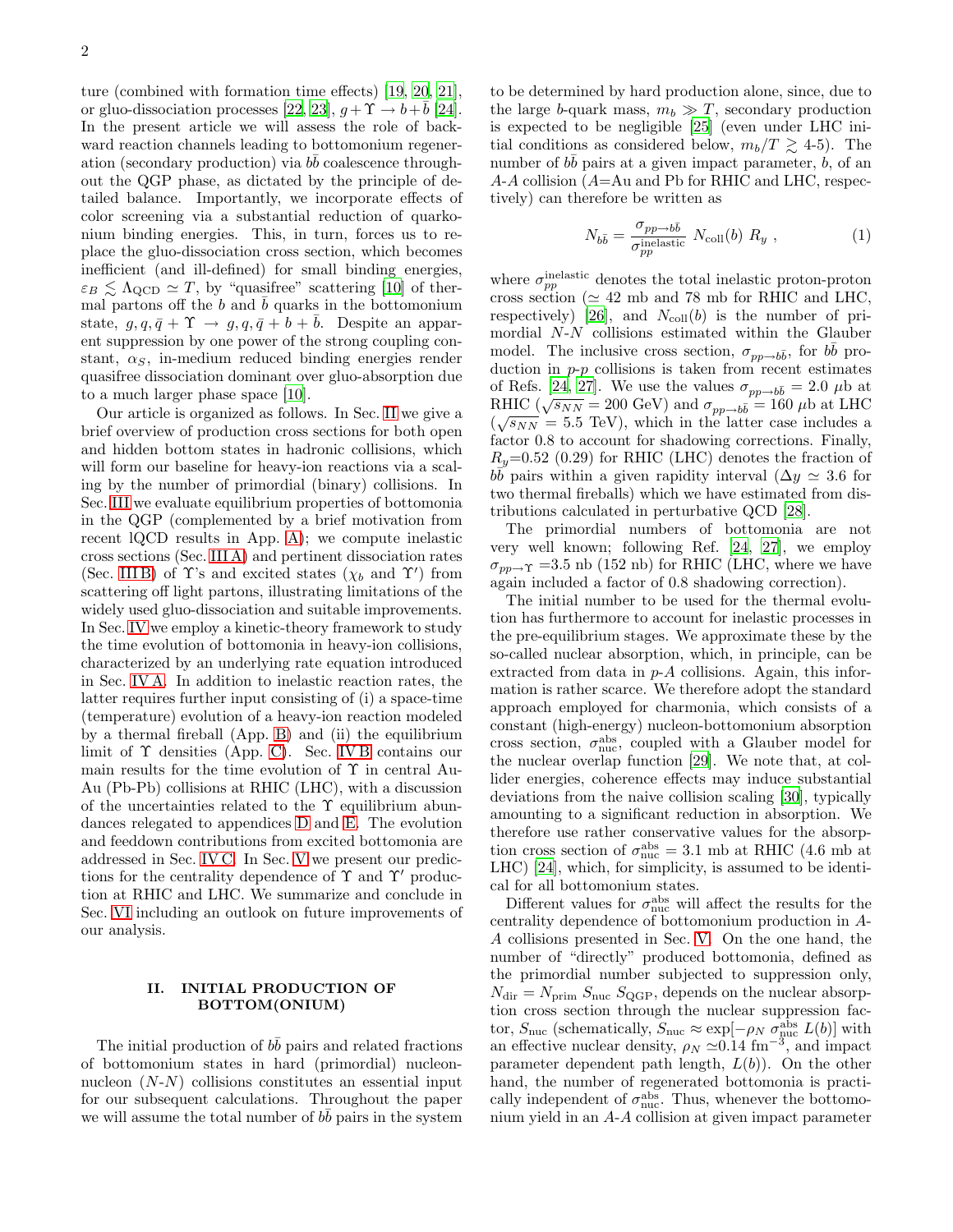

<span id="page-2-3"></span>FIG. 1: (Color online) Gluo-dissociation (dashed line: with vacuum binding energy, dotted line: with in-medium reduced binding energy) and quasifree (solid line) cross sections, illustrating the overlap with a thermal gluon distribution at  $T = 300$  MeV (dash-dotted line).

is dominated by the direct yield, the percentage error on the nuclear suppression will carry over to the total yield. If the bottomonium yield is dominated by regeneration, the corresponding total will not be sensitive to nuclear absorption.

# III. UPSILON PROPERTIES IN THE QGP

<span id="page-2-0"></span>In this section we will assess inelastic cross sections and dissociation rates of the Υ and its excited states in the QGP. Our main objective is a combined and consistent treatment of color screening of the heavy-quark potential [\[12\]](#page-16-11) and inelastic reaction channels. In analogy to the present situation for (ground state) charmonia, and motivated by lQCD results, we assume the bottomonium masses to be constant. The hadronic phase will be neglected altogether throughout this paper. Whenever possible, we will try to motivate necessary assumptions by findings of recent lQCD calculations (see App. [A](#page-11-0) for a brief survey containing more details).

## A. Dissociation Cross Sections

<span id="page-2-1"></span>The most commonly used process to evaluate the bottomonium (or charmonium) dissociation cross section,  $\sigma_Y^{\text{diss}}$   $(Y = \Upsilon, \chi_b, \Upsilon')$ , on partons is the QCD analogue of photo-dissociation,  $g + Y \rightarrow b + \bar{b}$  [\[22,](#page-16-21) [23\]](#page-16-22). In Fig. [1,](#page-2-3) the dashed line represents  $\sigma_{\Upsilon}^{\text{diss}}$  for the ground state  $\Upsilon(1s)$ with vacuum binding energy,  $\varepsilon_B^{\text{vac}} \simeq 1.1 \text{ GeV}$  (defined with respect to the  $B\overline{B}$  threshold,  $2m_B$ ), as a function of gluon energy  $\omega$  in the Y-rest frame. It is peaked around  $\omega \simeq 1.5 \varepsilon_B \simeq 1.5$  GeV, which for moderate plasma temperatures,  $T \simeq 300$  MeV, is significantly above average thermal gluon energies,  $\omega = 3T$ ; in other words, the maximum of the cross section has rather little overlap with the phase-space weighted thermal gluon distribution,  $p^2 f^g(\omega; T)$  (dash-dotted line in Fig. [1\)](#page-2-3). While an increase in  $T$  and a reduction in binding energy (as expected from color screening) initially improves the overlap, a small value of  $\varepsilon_B$  (toward/close to the dissolution point) eventually leads to a very narrow energy interval where the cross section is active (dotted line in Fig. [1\)](#page-2-3) and thus renders gluo-dissociation increasingly inefficient. Formally this is due to the fact that for a loosely bound (large-size)  $b-\bar{b}$  system, the absorption of a hard gluon essentially occurs on a single b quark, in which case energy-momentum conservation cannot be satisfied, and higher orders in the multipole expansion have to be included. This problem is even more severe for the less bound (excited) bottomonia.

To implement effects of color screening we follow the approach suggested in Ref. [\[10,](#page-16-9) [31](#page-16-30)] in the context of charmonia: for small binding energies we approximate Y states as two comoving b and  $\bar{b}$  quarks, which individually interact with surrounding thermal partons via lowest-order (quasifree) pQCD scattering [\[32](#page-16-31)],  $g(q, \bar{q})$  +  $b \rightarrow g(q, \bar{q}) + b$  (and likewise for  $\bar{b}$ ). The reaction is considered to lead to Y breakup,  $q(q, \bar{q}) + Y \rightarrow q(q, \bar{q}) +$  $b + b$ , if the residual binding energy can be overcome (and conserve overall four momentum). Note that in this approach also thermal (anti-) quarks contribute to bottomonium dissociation via t-channel gluon-exchange. The t-channel singularities are regularized by a gluon Debye-mass,  $\mu_D \sim gT$ , with  $\alpha_S \simeq 0.26$  as fixed in our analysis for charmonia [\[7](#page-16-6)] (note that the t-channel gluonpropagator compensates one power in  $\alpha_S$ , which formally renders the quasifree cross section of the same order as gluo-dissociation). The result for the quasifree dissociation cross section of  $\Upsilon(1s)$  with in-medium binding energy (solid line in Fig. [1\)](#page-2-3) shows a much improved overlap with thermal distributions due to its monotonous rise with gluon energy. The threshold for the result shown is due to a combination of binding energy and thermal parton masses; for massive partons, necessary to reproduce the QGP equation of state, the efficiency of gluodissociation is even more suppressed if  $\varepsilon_B < m_a \sim gT$ . In addition, the quasifree cross section is theoretically better controlled for small values of the binding energy than gluo-dissociation since its main contribution arises from gluons with relatively large (thermal) energies,  $\omega \simeq 3T$ . Its applicability therefore also encompasses excited bottomonia.

#### B. Lifetimes

<span id="page-2-2"></span>To evaluate bottomonium suppression in the plasma, the inelastic cross section,  $\sigma_Y^{\text{diss}}$ , is converted into a dissociation rate  $\Gamma_Y$  (or inverse lifetime  $\tau_Y^{-1}$ ) by convoluting it with thermal distributions,  $f_{g,q}$ , of quarks and gluons,

$$
\Gamma_Y \equiv \tau_Y^{-1} = \int \frac{d^3k}{(2\pi)^3} f_{q,g}(\omega_k, T) v_{\text{rel}} \sigma_Y^{\text{diss}}(s) . \tag{2}
$$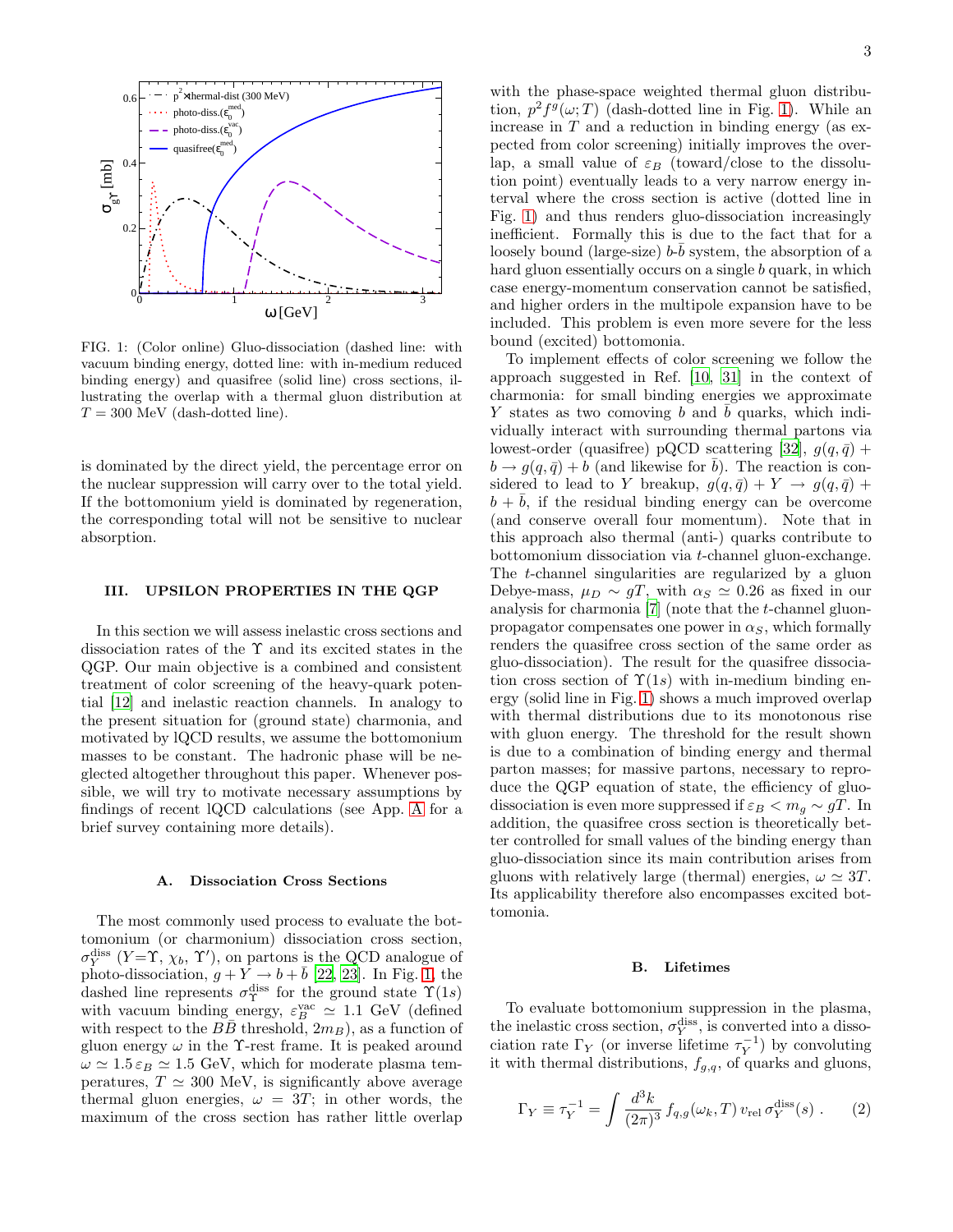

<span id="page-3-0"></span>FIG. 2: (Color online) Y lifetimes vs. temperature in a QGP based on the gluo-dissociation process for two (Tindependent) values of the bottom-quark mass and pertinent binding energies according to Eq. [\(7\)](#page-5-0). Solid lines: Υ, dash-dotted lines:  $\gamma'$ , dashed lines:  $\chi_b$ . The light- (dark-) colored set of curves corresponds to  $m_b = 5.280 \text{ GeV}$  $(m_b = 5.018 \text{ GeV}).$ 

Here,  $s = (q + k)^2$  denotes the total center-of-mass (CM) energy squared of the collision of a Y at rest  $(q = (m_Y, \vec{0}))$  with a thermal on-shell parton of fourmomentum  $k$ . We repeat that throughout this paper we use the vacuum masses for the bottomonia (for simplicity we do not distinguish the three spin states of the  $\chi_b$  but use their average mass).

Let us start by discussing the lifetimes arising from gluo-dissociation using constant (temperature independent) Y binding energies for two different values of the open-bottom threshold  $(2m_b)$ , cf. Fig. [2.](#page-3-0) For the larger  $m_b = 5.280 \text{ GeV}$  (light colored curves), corresponding to the lightest  $B$  meson, the lifetimes are rather well-behaved at temperatures relevant for RHIC ( $T \leq$ 400 MeV), *i.e.*, rather large for the  $\Upsilon$  (solid line, around  $10 \text{ fm}/c$  and above, which is significantly longer than the expected QGP lifetime), much smaller for the  $\chi_b$  (dashed line,  $1 \text{ fm}/c$  and below), and still slightly smaller for the less bound Υ′ (dash-dotted line). However, for temperatures in excess of  $\sim$ 500 MeV, the Y' lifetime becomes larger than the one of the  $\chi_b$ , a first indication of artifacts induced by the gluo-dissociation cross section for small binding energies as discussed in the previous section. This trend becomes more pronounced upon reducing the bottom-quark mass to  $m_b = 5.018$  GeV (dark-colored set of lines in Fig. [2\)](#page-3-0), implying  $\varepsilon_B^{\Upsilon'} = 13$  MeV and  $\varepsilon_B^{\chi_b} = 145$  MeV. In this scenario, the Y' lifetime is roughly two orders of magnitude larger than the  $\Upsilon$  and  $\chi_b$  lifetimes, which is obviously unrealistic and clearly indicates deficiencies of the gluo-dissociation cross section.

As a more systematic way to include the effects of inmedium heavy-quark potentials in our calculations we make use of the results of Ref. [\[33](#page-16-32)] obtained from a Schrödinger equation using a Debye-screened Cornell potential. Assuming a Debye mass of the form suggested by



<span id="page-3-1"></span>FIG. 3: (Color online) The dependence of Y -binding energies (symbols) on gluon-screening (Debye) mass according to solutions of the Schrödinger equation with a screened Cornell potential [\[33\]](#page-16-32). The lines indicate fits used for the numerical implementation in our calculations. The identification with temperature is provided by the perturbative expression for the Debye mass (see text), amounting to, e.g.,  $\mu_D(T_c) \simeq 325$  MeV.

pQCD,  $\mu_D = gT$  (with  $g \approx 1.8$  as used in the quasifree cross section), the  $\Upsilon(\chi_b, \Upsilon)$  binding energy is found to be reduced to about ∼550 MeV (150-200 MeV) at  $T_c$ , reaching zero at about 4.3  $T_c$  (∼1.8  $T_c$ ), cf. Fig. [3.](#page-3-1) These values are in reasonable agreement with solutions to a Schrödinger equation based on recent (unquenched) lQCD potentials (except close to  $T_c$ ) [\[34](#page-16-33)]. Since the screening close to  $T_c$  might well be less pronounced, our in-medium scenario should be considered as an upper limit of a reduction in binding energies. The pertinent effects in connection with the gluo-dissociation cross section are illustrated by the dark-colored curves in Fig. [4,](#page-4-2) (the light-colored curves are identical to Fig. [2\)](#page-3-0). Whereas close to  $T_c$  the ordering is still reasonable, the strong reduction of  $\varepsilon_B$  with increasing T rapidly induces a very unrealistic behavior in terms of a reduction in the dissociation rate (increase in lifetime). As discussed above, this artifact is induced by a large decrease in available phase space for the gluo-dissociation cross section which renders bottomonium dissociation a very inefficient reaction as the temperature increases.

As indicated in the previous section the (presumably unphysical) decrease in the reaction rates with increasing  $T$  can be remedied by introducing the quasifree dissociation processes which are not limited by phase space and therefore apply to excited states as well. The results are summarized in Fig. [5,](#page-4-3) where the corresponding Y lifetimes are plotted as a function of temperature. The light-colored lines represent vacuum binding energies with an open-bottom mass of  $m_b = 5.280$  GeV. The resulting lifetimes are somewhat larger than the ones using gluo-dissociation (light-colored lines in Fig. [2\)](#page-3-0), but exhibit the (from the size and binding energies) expected hierarchy,  $\tau_{\Upsilon'} < \tau_{\chi_b} < \tau_{\Upsilon}$ , at all temperatures. The real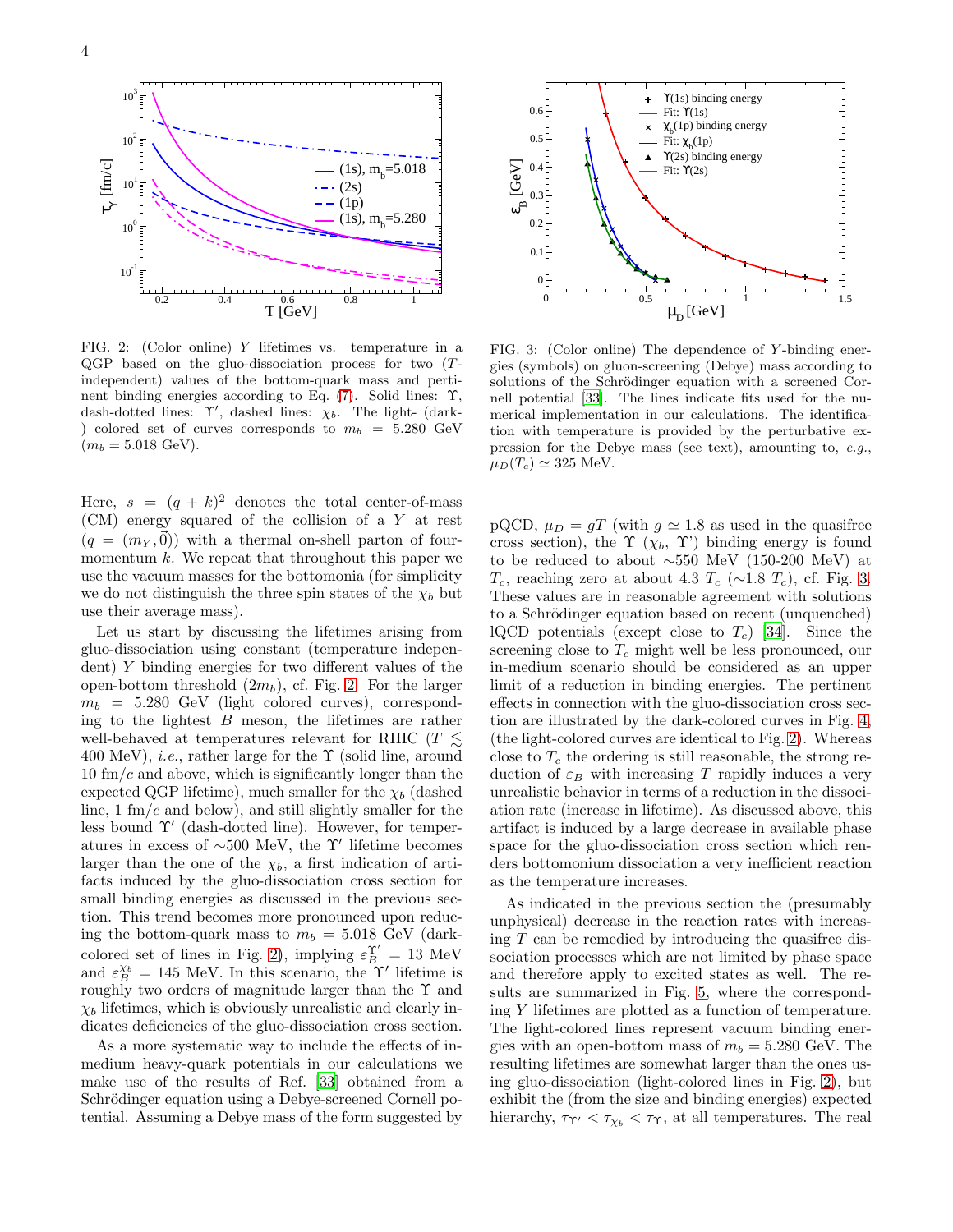

<span id="page-4-2"></span>FIG. 4: (Color online) Y lifetimes vs. temperature in a QGP based on gluo-dissociation with an in-medium bottomquark mass according to in-medium reduced binding energies as computed in Ref. [\[33](#page-16-32)] (dark-colored curves). Solid lines: Υ, dash-dotted lines:  $\Upsilon'$ , dashed lines:  $\chi_b$ . The light colored curves are identical to Fig. [2,](#page-3-0) *i.e.*, for constant binding energy with  $m_b = 5.280$  GeV.



<span id="page-4-3"></span>FIG. 5: (Color online) Y lifetimes computed from quasifree dissociation using constant (light set of curves) and inmedium (dark set of curves) binding energies for the  $\Upsilon$  (solid line),  $\Upsilon'$  (dash-dotted line) and the  $\chi_b$  (dashed line).

virtue of the quasifree approach manifests itself in a (presumably more realistic) calculation using in-medium (Tdependent) binding energies corresponding to the darkcolored lines. Here, smaller  $\varepsilon_B$  facilitate bottomonium breakup, and the respective dissociation rates are always larger than the ones using the vacuum values for  $\varepsilon_B$ . In comparison to the gluo-dissociation results, two further remarks are in order: (i) At the highest temperatures the Y lifetimes are larger than the ones calculated with gluodissociation using vacuum binding energies. The main reason for this is that the strong coupling constant,  $\alpha_S$ , inherent in the  $b\text{-}\bar{b}$  Cornell potential necessary to reproduce bottomonium spectroscopy (which also enters the dissociation cross sections), is substantially larger  $(\sim 0.5)$ than in the quasifree calculation  $(\sim 0.26)$ . After all, it is the Debye-screening of the potential which is related to an effectively reduced  $\alpha_S$  in the medium. (ii) At temperatures  $T \lesssim 300(200)$  MeV the gluo-dissociation rates for  $\Upsilon$  $(\Upsilon', \chi_b)$  using in-medium binding energies are not much smaller than the ones obtained with quasifree destruction. Therefore, both contributions to the rate should, in principle, be accounted for (at higher  $T$ , gluo-dissociation with in-medium  $\varepsilon_B$  is negligible). However, since we have fixed  $\alpha_S$  in the charmonium sector using the quasifree process alone to reproduce  $J/\psi$  data in Pb-Pb collisions at the SPS, we will refrain from adding the two contributions. In addition, as we will see below, most of the bottomonium suppression at RHIC and LHC occurs at temperatures above ∼250 MeV.

Unless otherwise specified, in the following we will use the bottomonium lifetimes pertaining to the quasifree mechanism with in-medium binding energies as our default scenario (we recall that this should provide an upper estimate of the screening effects). For comparison purposes with existing literature, we will also discuss results using the gluo-dissociation reaction alone with vacuum binding energies.

## IV. KINETIC THEORY APPROACH

<span id="page-4-0"></span>To calculate the time evolution and final abundances of bottomonia in a high-energy heavy-ion collision, we employ a kinetic rate-equation approach, as has recently been applied to charmonium production [\[6](#page-16-5), [7\]](#page-16-6). On the one hand, such an approach has the appealing feature that it makes explicit contact to equilibrium properties of quarkonia [\[7\]](#page-16-6), as discussed in the previous section. On the other hand, it does not provide an accurate treatment for processes occurring far from equilibrium, in which case explicit transport calculations are preferable [\[35](#page-16-34), [36\]](#page-16-35).

## A. Rate Equation

<span id="page-4-1"></span>In the limit that bottom quarks (and/or hadronic open-bottom states which might survive up to  $T \simeq 2T_c$  or so) are in thermal equilibrium with the bulk of the system (light partons), the time dependence of the  $Y$  number,  $N_Y$ , obeys a simplified rate equation given by [\[37\]](#page-16-36)

$$
\frac{\mathrm{d}N_Y}{\mathrm{d}\tau} = -\Gamma_Y \left( N_Y - N_Y^{\mathrm{eq}} \right) ,\qquad (3)
$$

<span id="page-4-4"></span>where spatial (temperature) gradients have been neglected. Here,  $\Gamma_Y$  denotes the Y-dissociation rate dis-cussed in Sec. [III B](#page-2-2) above and  $N_Y^{\text{eq}}$  the equilibrium number. The first term on the right-hand side of Eq. [\(3\)](#page-4-4) describes the loss of bottomonia due to dissociation, whereas the second term takes into account regeneration according to the principle of detailed balance,

$$
X_1 + Y \leftrightarrow X_2 + b + \bar{b} \tag{4}
$$

<span id="page-4-5"></span>where  $X_1$  and  $X_2$  are light-quark or gluon states. Obviously, the backward channel amounts to a recombination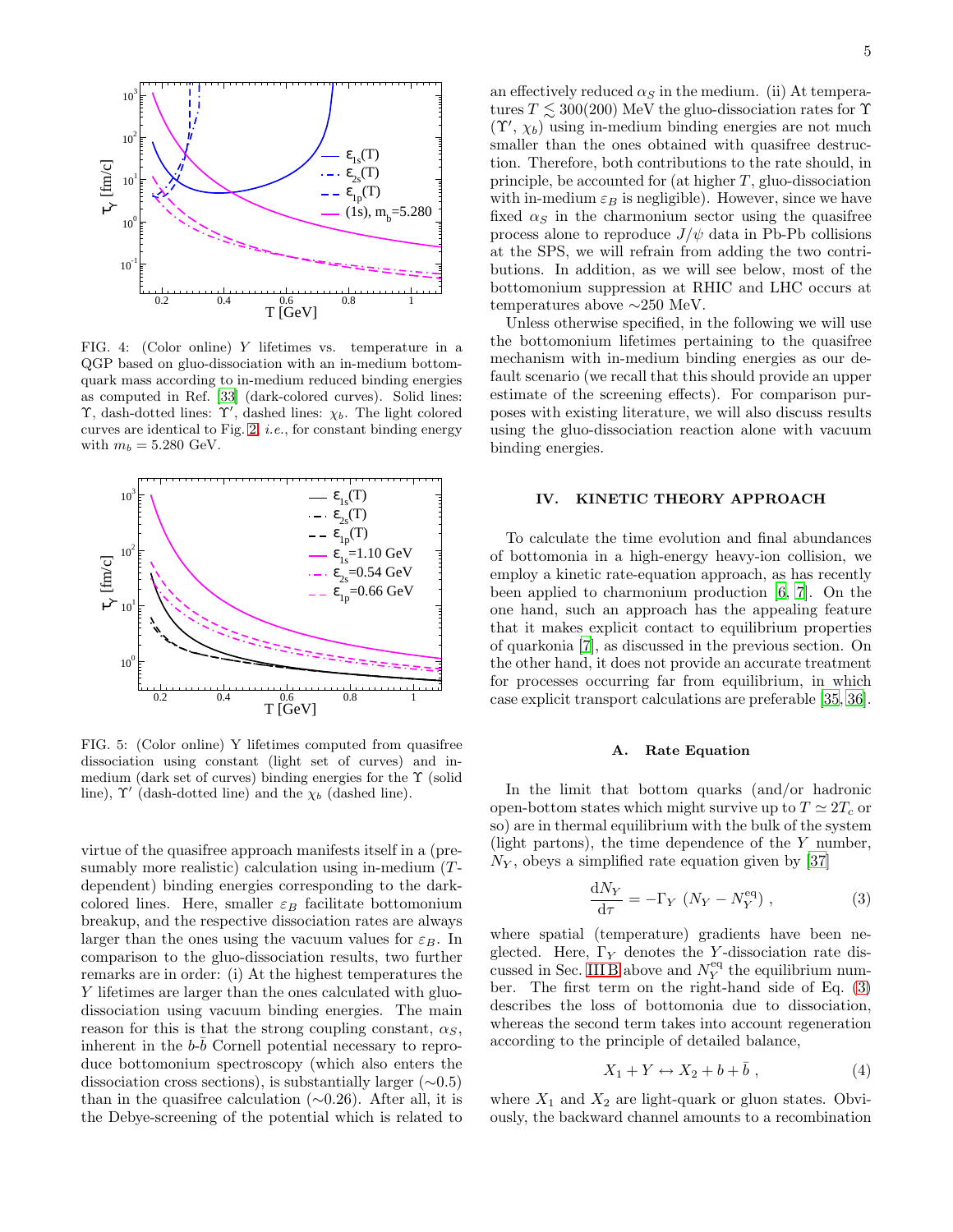

<span id="page-5-1"></span>FIG. 6: (Color online) Time evolution of the temperature within our expanding-fireball model for a massive parton gas in central A-A collisions at RHIC (dashed line) and LHC (solid line). The use of massless partons (with  $N_f = 2.5$ ) affects the evolution rather moderately.

(or coalescence) of a b and  $\bar{b}$  quark within the QGP. From Eq. [\(3\)](#page-4-4) it is clear that the regeneration contribution to the  $Y$  yield is negligible if either the equilibrium number is small compared to the actual number,  $N_Y^{\text{eq}} \ll N_Y$  at all times, or the dissociation/recombination processes shut off altogether, *i.e.*, the reaction rate  $\Gamma_{\Upsilon}$  is very small.

Eq. [\(3\)](#page-4-4) is amenable to an explicit solution which reads

$$
N_Y(t) = S_{\text{QGP}}(t) \left[ N_Y^0 + \int_0^t \mathrm{d}\tau \frac{\Gamma_Y(\tau) N_Y^{\text{eq}}(\tau)}{S_{\text{QGP}}(\tau)} \right], \quad (5)
$$

<span id="page-5-3"></span>where

$$
S_{\text{QGP}}(t) = \exp\left[-\int_0^t \mathrm{d}\tau \Gamma_Y(\tau)\right]
$$
 (6)

is the QGP suppression factor representing the probability that an Y, present at  $t = 0$ , has survived at time t, and  $N_Y^0$  is the number of primordially produced Y's after pre-equilibrium (nuclear) absorption.

The solution to the rate Eq. [\(3\)](#page-4-4) requires the time dependence of the temperature,  $T(t)$ . To this end, we describe the space-time evolution of the system with a simple thermal fireball expansion [\[38](#page-16-37)]. It is constructed to reproduce the main features (timescales and transverse flow velocities) of hydrodynamical simulations of  $A-A$ collisions [\[39](#page-16-38)], and has been applied before to thermal dilepton [\[40\]](#page-16-39) and charm(onium) [\[18,](#page-16-17) [31](#page-16-30)] production at SPS and RHIC energies, cf. App. [B](#page-12-0) for more details. The resulting temperature profiles are summarized in Fig. [6:](#page-5-1) the pure QGP phase lasts for about 3  $\text{fm}/c$  at RHIC with initial temperatures,  $T_0$ , close to 400 MeV, while its duration is ∼8 fm/c at LHC with  $T_0 = T(\tau_0) \simeq 1$  GeV.

The final ingredient needed for the solution of the rate Eq. [\(3\)](#page-4-4) is the equilibrium number,  $N_Y^{\text{eq}}$ , of Y states, governing their regeneration contribution throughout the evolution. As elaborated in App. [C,](#page-12-1) for a fixed number of  $b\bar{b}$  pairs in the system,  $N_Y^{\text{eq}}$  depends on the spectrum



<span id="page-5-2"></span>FIG. 7: (Color online)  $\Upsilon(1s)$ -equilibrium abundances for central A-A collisions at RHIC (lower 3 curves) and LHC (upper 2 curves), according to different scenarios for open-bottom states in the QGP (see text and App. [C 1\)](#page-13-0).

of open-bottom states in the QGP. We consider the following possibilities:

(i) b quarks with  $m_b = 5.280 \text{ GeV},$ 

(ii) b quarks with in-medium mass  $m_b(T)$  following from the relation

$$
2m_b(T) = m_Y + \varepsilon_B^Y(T) \tag{7}
$$

<span id="page-5-0"></span>with constant (free) Y masses and binding energies according to Fig. [3,](#page-3-1)

(iii) B hadrons as listed by the particle data group [\[26\]](#page-16-25), and

(iv) open-bottom hadrons as extrapolated from known charmed hadrons.

The general trend is that a higher degeneracy and a smaller mass of available open-bottom states favors b and  $b$  quarks to reside in the former and thus entails a smaller equilibrium abundance of bottomonia, as re-flected in Fig. [7](#page-5-2) (cf. also App. [C 1\)](#page-13-0).

So far our discussion has been residing on the assumption that open-bottom states have momentum distributions in thermal equilibrium with the bulk matter. However, due to the rather short duration of a few  $\text{fm}/c$  of the QGP phase in URHIC's, and a b-quark mass that exceeds expected early temperatures by a large factor, this is presumably not a realistic assertion [\[17](#page-16-16), [18\]](#page-16-17). Following a suggestion made in Ref. [\[31\]](#page-16-30), all our results displayed in the main text below therefore contain a schematic correction to account for incomplete b-quark equilibration, see App. [C 2,](#page-14-1) with the pertinent thermal relaxation times taken from Refs. [\[17,](#page-16-16) [18](#page-16-17)] which in turn provide a reasonable description of recent RHIC data for single-electron spectra (attributed to  $D$  and  $B$  meson decays) [\[41](#page-16-40), [42\]](#page-16-41). The associated numerical uncertainty is illustrated by considering the thermal-equilibrium limit in App. [E.](#page-15-0)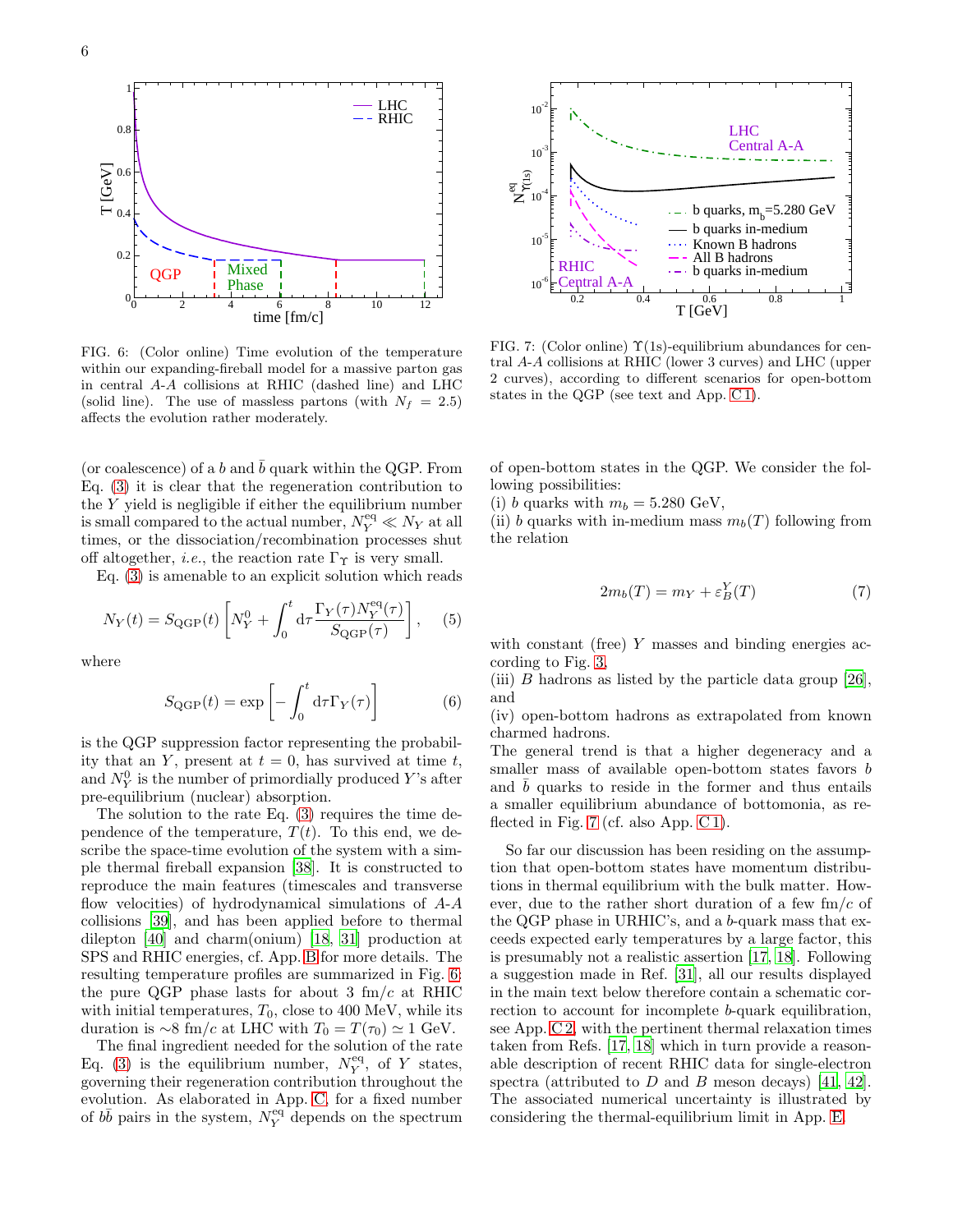

<span id="page-6-1"></span>FIG. 8: (Color online)  $\Upsilon(1s)$  abundance as a function of time for central  $(b = 1$  fm) Au-Au collisions at RHIC using the gluo-dissociation process (without feeddown from excited states). The solid line includes  $\Upsilon$  suppression and regeneration and is almost indistinguishable from the dashed line corresponding to  $\Upsilon$  suppression only. The dash-dotted line represents the Υ-equilibrium number which governs the regeneration term in Eq. [\(4\)](#page-4-5).

## B. Time Evolution of Υ in Central A-A

<span id="page-6-0"></span>With all ingredients in place we proceed to evaluate the time evolution of the number of Υ states in central Au-Au (Pb-Pb) collisions by convoluting the rate equation [\(3\)](#page-4-4) over the thermal fireball expansion. As a reference scenario commonly used in the literature, we first consider Υ interactions using the gluo-dissociation process with vacuum-binding energies. We then turn to our default scenario corresponding to the quasifree mechanism with in-medium binding energies.

#### 1. Gluo-Dissociation

As elaborated in Sec. [III B,](#page-2-2) in the gluo-dissociation scenario we are limited to using vacuum-binding energies which we define relative to the hadronic open-bottom threshold. This amounts to equating the bottom-quark mass,  $m_b$ , to the mass of the lightest bottom hadron, *i.e.*,  $m_b = m_B = 5.280$  GeV. This rather large mass entails comparatively large Υ-equilibrium numbers (cf. dashdotted lines in Fig. [8](#page-6-1) (RHIC) and [9](#page-6-2) (LHC)), which for both RHIC and LHC significantly exceed primordial production in the later stages of the evolution.

Nevertheless, at RHIC the effect of regeneration is essentially irrelevant (full vs. dashed line in Fig. [8\)](#page-6-1) due to small reaction rates at the relevant temperatures of  $T < 400$  MeV, cf. Fig. [2.](#page-3-0)

The situation is different at LHC (Fig. [9\)](#page-6-2) where secondary production is found to be at the 40% level (dashed vs. full line Fig. [9\)](#page-6-2), due to a combination of a longer plasma lifetime (facilitating the build-up of a larger "equilibrium" limit due to thermal relaxation of b quarks)



<span id="page-6-2"></span>FIG. 9: (Color online)  $\Upsilon(1s)$  abundance as a function of time for central  $(b = 1$  fm) Pb-Pb collisions at LHC using the gluo-dissociation suppression mechanism (without feeddown from higher bottomonium states). The solid line, including both suppression and regeneration, indicates substantial secondary Υ production when compared to the dashed line (no gain term), facilitated by rather large Υ-equilibrium numbers (dash-dotted line) and reaction rates.

as well as the higher initial temperatures where the inelastic reaction rates are much increased (cf. Fig. [2\)](#page-3-0). However, within the gluo-dissociation framework the importance of regeneration at LHC crucially hinges on the large Υ-equilibrium abundance induced by the large mass of the bottom quark,  $m_b = 5.280 \text{ GeV}$ , which in turn was used to consistently implement the vacuum binding energy of the Υ. This behavior will be modified if inmedium binding energies are employed, as we will see in the following subsection.

#### 2. Quasifree Dissociation

<span id="page-6-3"></span>As discussed above, we use the quasifree approach to inelastic reaction rates to implement in-medium reduced Υ binding energies following the estimates within a screened heavy-quark (Cornell) potential of Ref. [\[33\]](#page-16-32). Imposing Eq. [\(7\)](#page-5-0) further entails appreciably reduced bottom-quark masses with correspondingly smaller Υequilibrium numbers (see full line in Fig. [7\)](#page-5-2). This, in turn, leads to  $N_{\Upsilon}^{\text{eq}}$  being well below the initial hard production at both RHIC and LHC. At the same time, the reaction rates are much increased over the free gluodissociation scenario of the previous section.

At RHIC, the  $\Upsilon$ -equilibrium number is so small that secondary production is virtually absent, cf. dashed vs. solid line in Fig. [10.](#page-7-0) However, the increased inelastic reaction rates lead to an appreciable suppression of nearly 50% of the initial number (after nuclear absorption). This rather dramatic effect is almost entirely due to the reduced  $\Upsilon$  binding energy induced by a screening of the  $b\text{-}\bar{b}$  potential in the QGP (the binding energy is already reduced to  $\sim$ 550 MeV at  $T_c$ , rapidly dropping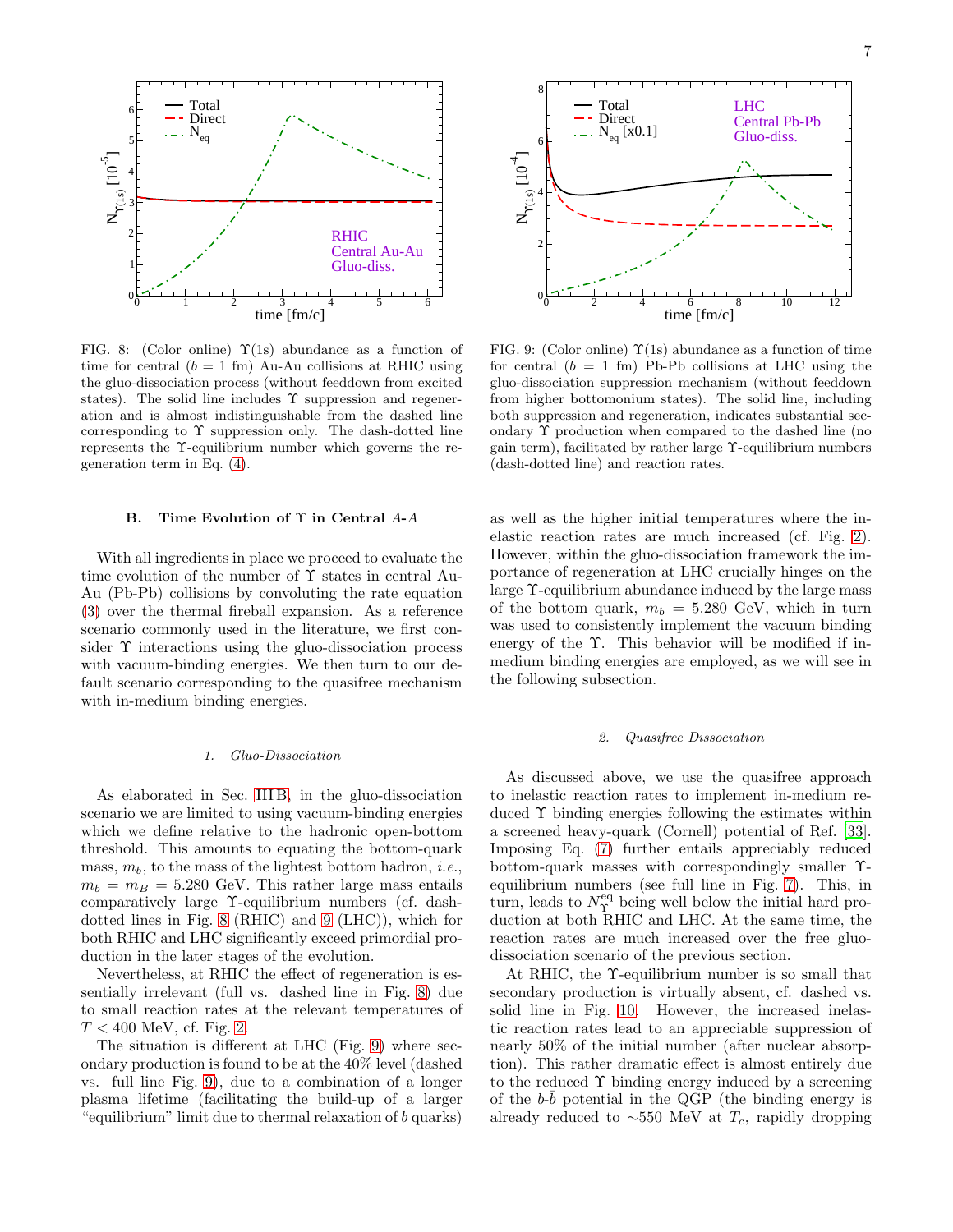

<span id="page-7-0"></span>FIG. 10: (Color online)  $\Upsilon(1s)$  abundances as a function of time for central  $(b = 1$  fm) Au-Au collisions at RHIC using the quasifree suppression mechanism with in-medium reduced binding energies (no feeddown from higher bottomonia included). The solid line  $(\Upsilon$  suppression and regeneration) is similar to the dashed line  $(\Upsilon$  suppression only). This is a consequence of the small Υ-equilibrium abundances (dash-dotted line).



<span id="page-7-1"></span>FIG. 11: (Color online) The same as Fig. [10](#page-7-0) but for central  $(b = 1$  fm) Pb-Pb collisions at LHC. While the total yield (solid line) builds up a large fraction of regenerated  $\Upsilon$ 's (due to noticeable equilibrium abundances (dash-dotted line)), the prevalent feature is a net suppression by about a factor of 7.

further before reaching zero at approximately 4.3  $T_c$ ). Thus, the magnitude of  $\Upsilon$  suppression at RHIC appears to be a rather sensitive measure for Debye screening of the in-medium heavy-quark potential. The effects become stronger at LHC, cf. Fig. [11.](#page-7-1) Despite a significant increase of the final Υ number due to regeneration in central collisions (solid vs. dashed line), the overall effect is an almost sevenfold suppression of the primordial yield (after nuclear absorption), which again is mostly facilitated by an increased reaction rate originating from a reduced binding energy, especially in the early phases.

We furthermore check the sensitivity of our LHC calculation to the input of the charged-particle multiplicity which is controlled by the total entropy in the fireball,



FIG. 12: (Color online) Same as Fig. [11](#page-7-1) but with a total entropy of the fireball reduced to half  $(S=20000)$ , corresponding to a charged-particle multiplicity per unit rapidity of about  $~1600.$ 

cf. App. [B.](#page-12-0) Reducing S (and therefore  $dN_{ch}/dy$ ) by a factor of 2 and keeping everything else the same amounts to smaller initial temperatures (by a factor  $\sim 2^{1/3}$ ), shorter lifetimes of QGP (5.5 fm/c vs. 8.5 fm/c; the duration of the mixed phase is changed very little) and smaller volumes. The latter imply larger open-bottom densities at given  $T$  and thus an increase (by a factor of 2) of the open-bottom fugacity,  $\gamma_b$ , which in turn increases the equilibrium limit of the bottomonium number by that same factor. On the other hand, the smaller temperatures and lifetimes of the evolution also inhibit the thermal relaxation of bottom quarks, which reduces the correction factor  $R$  of Eq. [\(C7\)](#page-14-2). The combination of these two effects leads to an equilibrium number which both in magnitude and time-dependence is quite similar to the evolution scenario with the larger  $dN_{ch}/dy \simeq 3200$  (S=40500). The main net effect is thus the less efficient dissociation due to the smaller temperatures in the evolution leading to a final suppression factor (relative to the initial yield after nuclear absorption) of ∼1/4 for dN<sub>ch</sub>/dy  $\simeq$  1600 as compared to ∼1/7 for  $dN_{ch}/dy \simeq 3200$ . Furthermore, the final yield is now dominated by the suppressed direct contribution.

We also note that at both RHIC and LHC most of the suppression occurs in the first 2-3  $\text{fm}/c$ , underlining that Υ production is an observable which is sensitive to early (QGP) phases of central heavy-ion reactions.

#### 3. Comparison to Charmonium

It is worthwhile to confront the bottomonium results with the ones for charmonium of our previous analysis along similar lines [\[7](#page-16-6), [10\]](#page-16-9): when going from SPS to RHIC energies, we have predicted a transition from a charmonium suppression-dominated regime at SPS to mostly regeneration at RHIC, with an approximately constant net suppression relative to initial production. The situation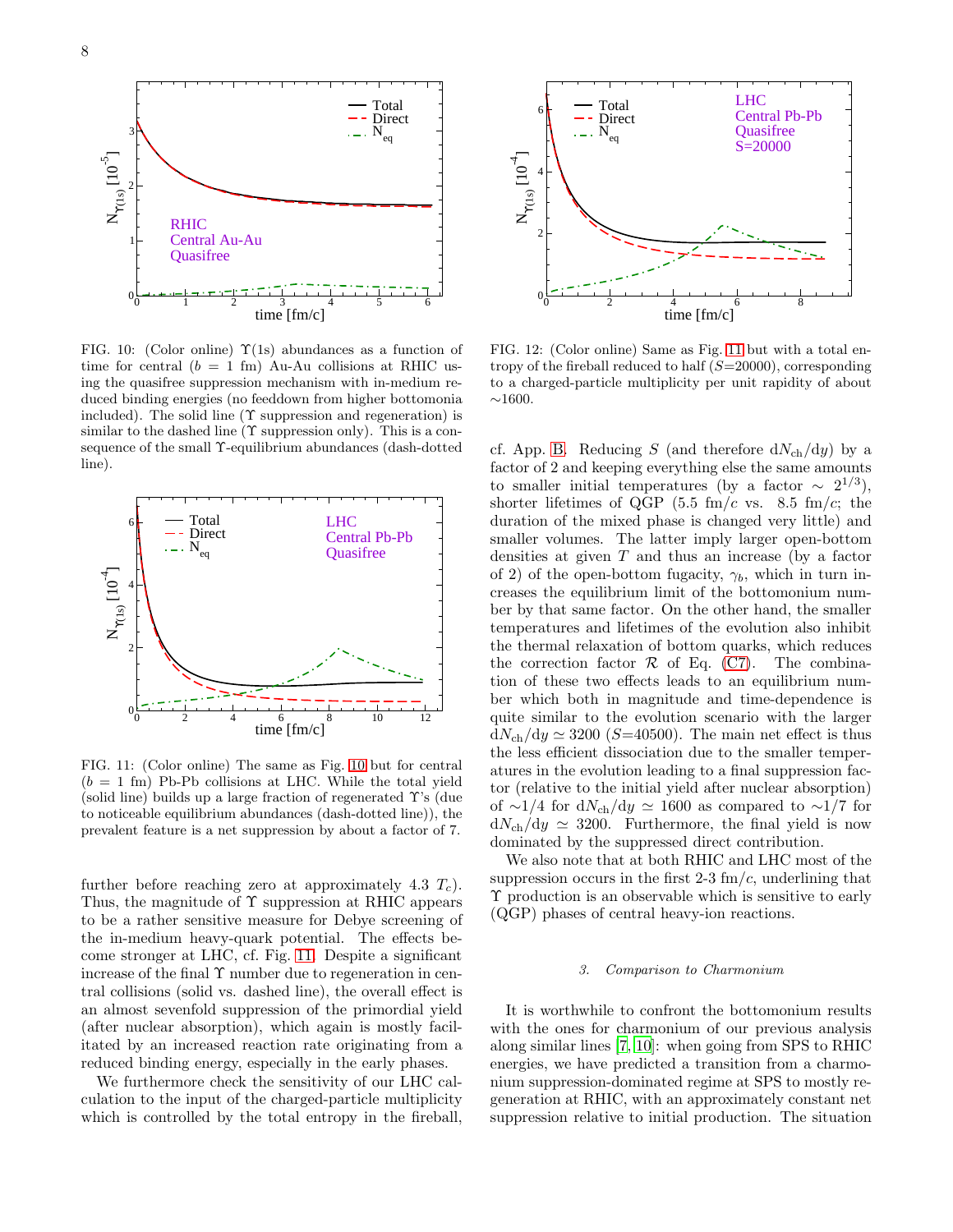for bottomonium found here is quite different: in scenarios with color screening we expect the dominant mechanism to be Υ suppression both at RHIC and LHC, which increases with collision energy. This suggests the interesting possibility of observing an absence of suppression (or even enhancement over initial production [\[11\]](#page-16-10)) for charmonium at LHC [\[11](#page-16-10)] together with substantial suppression of bottomonium which would provide a rather unambiguous signature of charmonium regeneration in particular, and QGP formation (including screening) in general. A similar feature (albeit less pronounced) might also be present at RHIC if color-screening and associated reduction in Υ binding energies become operative below temperatures of  $\sim 2T_c$ : in central Au-Au a 50% suppression of (the much more tightly bound)  $\Upsilon$  (after nuclear absorption) should be compared to a 30% net suppression of  $J/\psi$ 's after inclusion of the (prevalent) regeneration.

We emphasize again that the magnitude of the net Υ suppression is quite sensitive to the strength of color screening (affecting the bottomonium binding energies, and, in turn, the b-quark mass according to  $m_b = (m_V +$  $\varepsilon_B$ )/2): at both RHIC and LHC the scenario without screening (Figs. [8](#page-6-1) and [9\)](#page-6-2) leads to little net suppression (contrary to Figs. [10](#page-7-0) and [11](#page-7-1) where screening is included). At RHIC, this is due to the larger binding energies leading to a factor of ∼10 decrease in the reaction rates around  $T = 300$  MeV, while at LHC it is due to larger bquark masses implying larger Y equilibrium abundances which facilitate the regeneration in the early phases. On the other hand, uncertainties in the implementation of the screening mass (*e.g.*, using  $\mu_D = \sqrt{1 + N_f/6} \, gT$  with  $N_f=3$  rather than the default  $\mu_D = gT$ ) are small (less than 15% for the final abundances). We recall that all considerations so far concern the exclusive Υ yields in central A-A collisions.

#### C. Excited Bottomonia and Feeddown

<span id="page-8-0"></span>A complete description of inclusive Υ production requires to account for feeddown contributions from (late) decays of higher bottomonium states. Thus, one also needs to determine the (in-medium) production systematics of these states. In addition, it is expected that some excited bottomonia may be measured directly, providing further model tests. According to Ref. [\[24](#page-16-23)] and previous experimental studies of bottomonium systems at Fermi-lab [\[43\]](#page-16-42), the final  $\Upsilon$  yield observed in  $p\bar{p}$  collisions at  $\sqrt{s_{NN}}$  = 39 GeV is composed of up to 50% from feeddown, see Tab. [I.](#page-8-2) For simplicity, we will in the following neglect  $\Upsilon(3s)$  states and will not distinguish between  $\chi_b$ states. We will also assume that the composition of the primordial Υ yield is energy- and system-size independent.

The dissociation rates for  $\Upsilon'$  and  $\chi_b$  are evaluated within the quasifree formalism including in-medium binding energies following the screening estimates of Ref. [\[33\]](#page-16-32) (amounting to  $\varepsilon_B \simeq 150{\text -}200$  MeV at  $T_c$ , reach-

| prompt $\Upsilon(1s)$                     | $\sim 51\%$ . |
|-------------------------------------------|---------------|
| $\Upsilon(1s)$ from $\chi_b(1P)$ decays   | $\sim 27\%$ . |
| $\Upsilon(1s)$ from $\chi_b(2P)$ decays   | $\sim 10\%$ . |
| $\Upsilon(1s)$ from $\Upsilon(2s)$ decays | $\sim 11\%$ . |
| $\Upsilon(1s)$ from $\Upsilon(3s)$ decays | $\sim$ 1\%    |

<span id="page-8-2"></span>TABLE I: Decomposition of the inclusive Υ yield into prompt and feeddown contributions from excited bottomonia in  $p\bar{p}$ collisions at  $\sqrt{s_{NN}} = 39$  GeV [\[43](#page-16-42)].



<span id="page-8-3"></span>FIG. 13: (Color online) QGP suppression of bottomonia in central  $(b = 1$  fm) Pb-Pb collisions at LHC, using the quasifree destruction process. Solid line: Υ, dashed line: Υ', dash-dotted line:  $\chi_b$ .

ing zero at about 1.8  $T_c$ ), cf. Figs. [3](#page-3-1) and [5](#page-4-3) (recall from Sec. [III B](#page-2-2) that the gluo-dissociation approach cannot be applied to the small binding energies at hand and therefore does not allow for a consistent treatment of feeddown effects). For illustration purposes, we display in Fig. [13](#page-8-3) the pertinent suppression factors, Eq. [\(6\)](#page-5-3), for central Pb-Pb collisions at LHC (neglecting the gain term in the rate equation [\(3\)](#page-4-4)). The  $\Upsilon'$  and the  $\chi_b$  exhibit similar suppression (dashed and dash-dotted  $(\chi_b)$  line, respectively), almost a factor of 10 stronger than for  $\Upsilon$  mesons (solid line), which is, of course, due to their smaller binding energies.

The much stronger suppression of excited bottomonia (as well as their smaller equilibrium limits) compared to direct Υ's has important consequences for the inclusive Υ yields at both RHIC and LHC which will be shown in the following section. For central A-A collisions, the suppression in inclusive  $\Upsilon$  production is about 30-40% more pronounced than for exclusive yields as displayed in Sec. [IV.](#page-4-0)

## V. CENTRALITY DEPENDENCE

<span id="page-8-1"></span>The results presented in the previous sections were calculated for central collisions  $(b = 1$  fm). In this section, we extend our results to different centrality classes by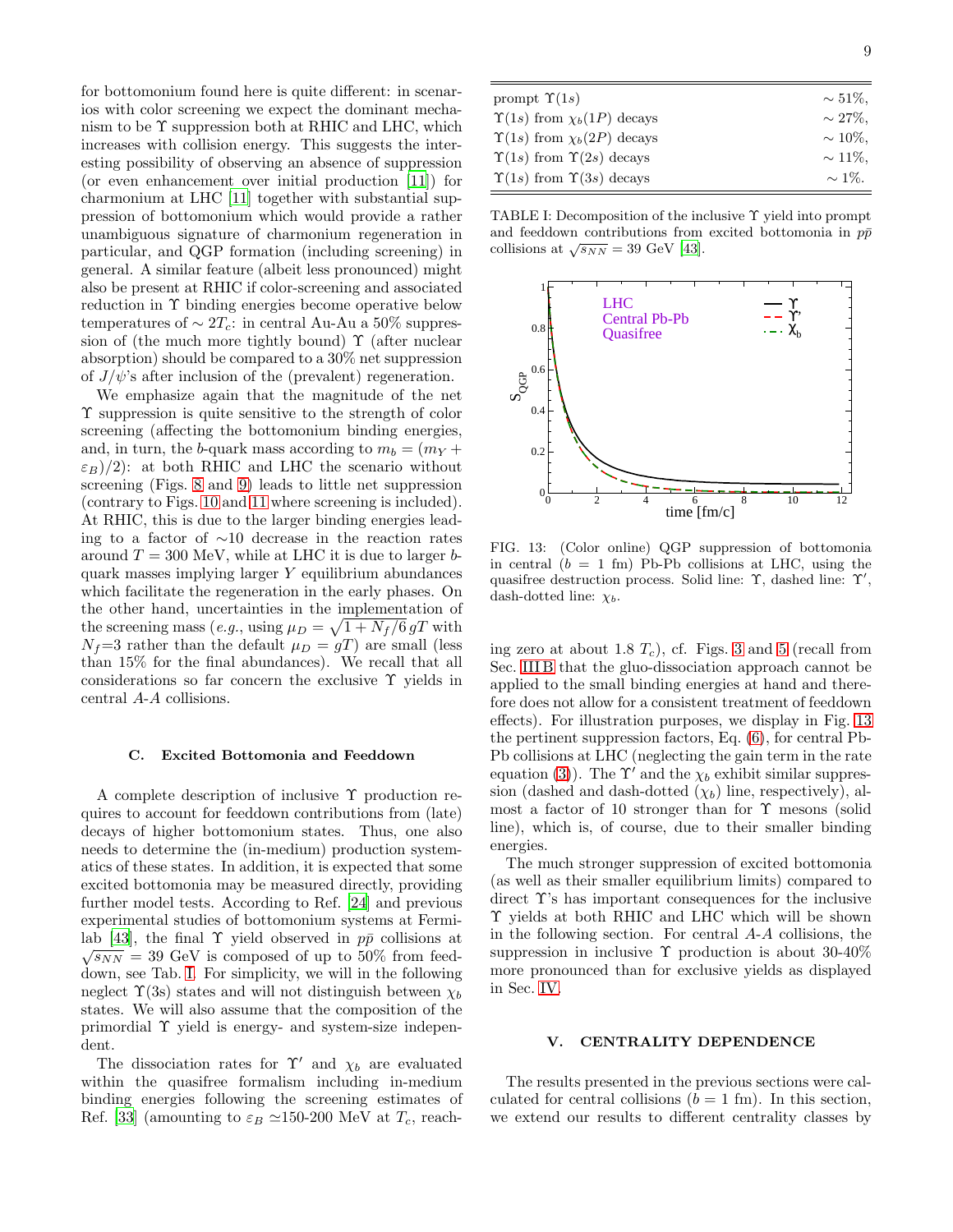solving the rate Eq. [\(3\)](#page-4-4) for Au-Au (Pb-Pb) collisions for various impact parameters, b, (as was done before for charmonia in Ref. [\[7](#page-16-6)]), and then plotting the yields at the end of each time evolution as a function of the number of nucleon participants,  $N_{part}(b)$ .

To solve the rate equations, we focus on the inelastic reaction rates obtained from the quasifree suppression mechanism for b quarks in the QGP with in-medium mass  $m_b(T)$  (corresponding to the lower set of curves in Fig. [5\)](#page-4-3) and include thermal off-equilibrium corrections for  $N_{\Upsilon}^{\text{eq}}(t)$  [according to eq. [\(C7\)](#page-14-2)]. The inclusive  $\Upsilon$  yields account for the feeddown from  $\Upsilon'$  and  $\chi_b$  for which we solve the same rate Eq. [\(3\)](#page-4-4) with pertinent reaction rates. The primordial numbers of  $b\bar{b}$  pairs and bottomonia (the latter subjected to an identical but centrality-dependent nuclear absorption) are obtained by scaling our input numbers of Sec. [II](#page-1-0) according to the number of binary collisions,  $N_{\text{coll}}(b)$  (characteristic for hard processes).

The centrality dependence of the fireball evolution (App. [B\)](#page-12-0) is constructed assuming the total entropy at given impact parameter to be proportional to  $N_{part}(b)$ ,  $S_{\text{tot}}(b) \propto N_{\text{part}}(b)$  (characteristic for soft processes, which for RHIC data is approximately satisfied within 20% or so; for LHC the uncertainty is larger due to competing effects anticipated from gluon saturation and an increasing importance of an  $N_{\text{coll}}$ -component [\[44](#page-16-43)]). The initial transverse radius  $(r_0)$  is estimated in cylindrical symmetry from the nuclear overlap function with constant formation time, tranverse acceleration and longitudinal velocity, cf. Eq. [\(B1\)](#page-12-2) (for the purpose of extracting the temperature and volume evolution, effects of finite ellipticities in noncentral collisions are not significant).

In the following, we first study the centrality dependence of the Υ yield at RHIC, then at LHC, and finally the  $\Upsilon'/\Upsilon$  ratio.

## A. RHIC

Fig. [14](#page-9-0) shows our results for  $\Upsilon$  production in  $\sqrt{s_{NN}} =$ 200 GeV Au-Au as a function of participant number, normalized to the number of binary collisions. As expected from the dependencies in Fig. [10,](#page-7-0) the  $\Upsilon$  yield (solid line) exhibits a substantial increase in suppression going from peripheral to central collisions, with negligible regeneration (dash-dotted line), *i.e.*, the final  $\Upsilon$  yield is exclusively due to primordial production subject to suppression in the QGP (dashed line). This is primarily a consequence of the small number of  $b\bar{b}$  pairs created in hard nucleon-nucleon scatterings, implying an Υ equilibrium number which is well below the actual number at any time (more so toward peripheral collisions). The prevalent effect is thus a significant suppression of the inclusive Υ yield with centrality, originating from (i) suppression of direct Υ's due to (substantial) color screening, and (ii) suppression of (less bound) excited bottomonia with subsequent feeddown. We recall that, due to the irrelevance of regeneration effects, uncertainties in the nuclear



<span id="page-9-0"></span>FIG. 14: (Color online) Centrality dependence of  $N_T/N_{\text{coll}}$ at RHIC (Au-Au collisions at  $\sqrt{s_{NN}} = 200$  GeV) using the quasifree suppression mechanism including color screening. Dotted line: Υ after nuclear absorption; dashed line: suppressed primordial Υ; dash-dotted line: regenerated Υ; solid line: total Υ.

absorption-cross section directly reflect itself in the total yield (e.g., if the absorption-cross section is reduced by a factor of 2 (*i.e.*, from 3.1 mb to 1.55 mb), the nuclear absorption factor is reduced to its square root  $(i.e., from)$ 0.68 to 0.82 for central Au-Au), and the corresponding percentage change  $(+20\%)$  carries over to the total yield).

Overall, our findings for  $\Upsilon$  production at RHIC are rather reminiscent of the  $J/\Psi$  suppression pattern at SPS as calculated in a similar approach [\[7](#page-16-6)] (in line with NA50 data [\[45\]](#page-16-44)).

#### B. LHC

In Fig. [15](#page-10-1) we present our predictions for the centrality dependence of the  $\Upsilon$  yield at LHC within the same approach as for RHIC. The longer lifetime of the QGP phase and, in particular, the higher temperatures reached at LHC render the suppression of primordial Υ (dashed line) even more pronounced. Regeneration (dash-dotted line), however, is no longer negligible, accounting for up to 2/3 of the final yield in central collisions (implying that there is very little uncertainty related to the nuclear absorption cross section). This should leave further traces in  $p_t$ -dependencies, such as a softening of the spectra and a sizable  $v_2$ . Nevertheless, the situation at LHC is qualitatively similar to the one at RHIC as far as the centrality dependence is concerned, i.e., the prevailing manifestation of QGP formation is  $\Upsilon$  suppression at *both* RHIC and LHC.

We also illustrate again the impact of a smaller charged-particle multiplicity in Pb-Pb at LHC, leaving all other quantities unchanged, see Fig. [16.](#page-10-2) As found for the time dependence in central collisions (Sec. [IV B 2\)](#page-6-3), the smaller initial temperatures and QGP lifetimes lead to a factor of ∼2 less suppression. Also note that the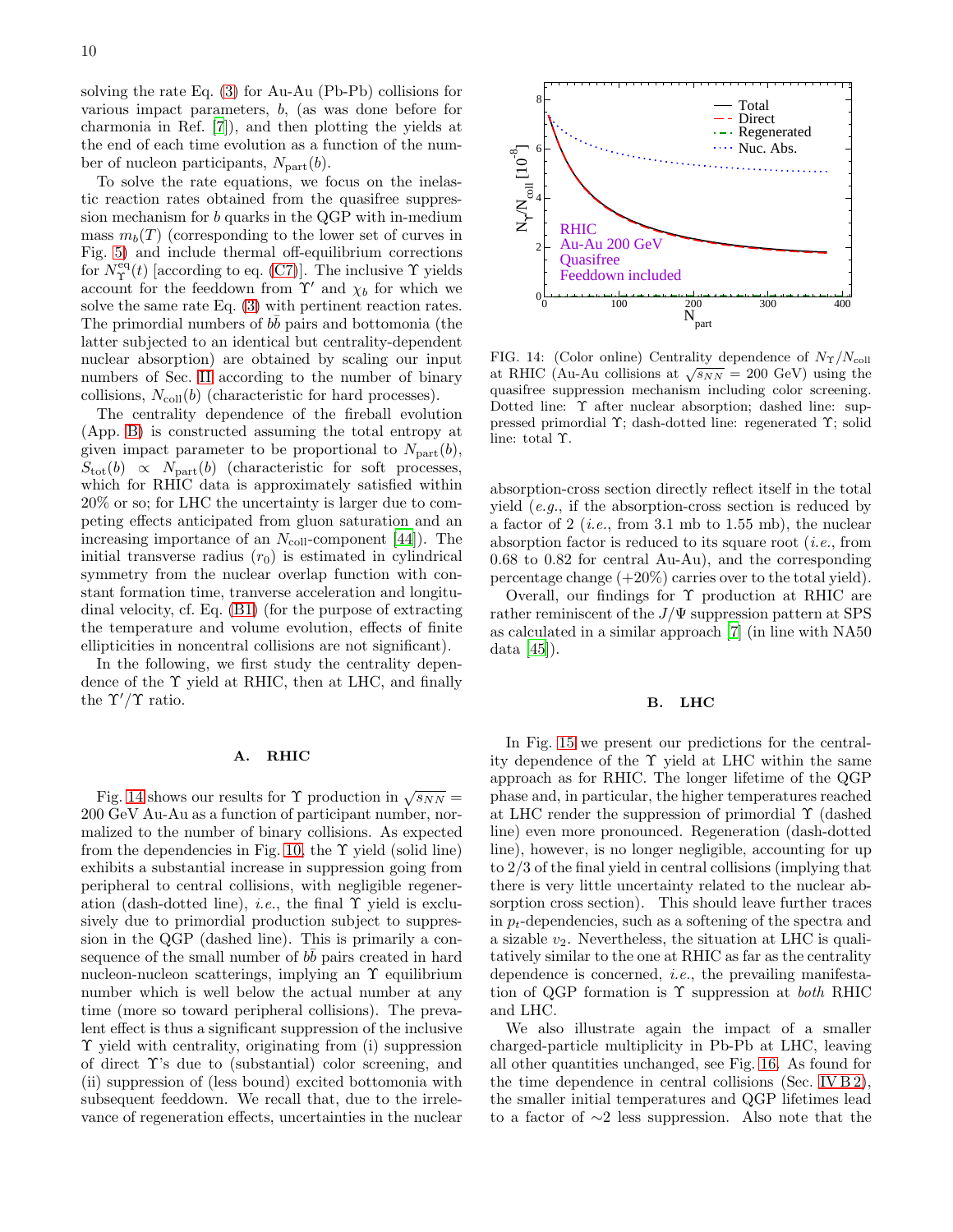

<span id="page-10-1"></span>FIG. 15: (Color online) Same as Fig. [14,](#page-9-0) but for Pb-Pb collisions at LHC ( $\sqrt{s_{NN}} = 5.5 \text{ TeV}$ ) with  $\frac{dN_{\text{ch}}}{dy}|_{\text{central}} \simeq 3200$ .



<span id="page-10-2"></span>FIG. 16: (Color online) Same as Fig. [15,](#page-10-1) but with half the total entropy in the fireball at each impact parameter, corresponding to  $dN_{ch}/dy \simeq 1600$  in central collisions.

absolute number of regenerated  $\Upsilon$ 's hardly changes, implying that the final yield is now dominated by the primordial component.

# C.  $\Upsilon'/\Upsilon$  ratio

We finally extract the  $\Upsilon'/\Upsilon$  ratio at LHC which was already implicit in the centrality dependence of the inclusive  $\Upsilon$  yield shown in the previous section. The smaller Υ′ binding energy obviously facilitates its suppression, and its larger mass additionally inhibits regeneration (due to smaller equilibrium abundances). Consequently, we find a decreasing  $\Upsilon'/\Upsilon$  ratio, by about a factor of 2 (3) when going from peripheral  $(p-p)$  to central collisions, cf. Fig. [17](#page-10-3) (feeddown to the  $\Upsilon'$  has been neglected; note that the limit for  $p-p$  amounts to 33%, or 17% upon inclusion of the dilepton decay branching ratios). We note that even for central collisions, our calculations amount to a ratio of  $\Upsilon'/\Upsilon \sim 9\%$  which lies well above its thermal-



<span id="page-10-3"></span>FIG. 17: (Color online) Centrality dependence of  $N_{\Upsilon'}/N_{\Upsilon}$  (supplemented by the dilepton-branching ratios of  $B_{\mu\mu}(\Upsilon)\sim 1.3\%$  and  $B_{\mu\mu}(\Upsilon)\sim 2.5\%$ , respectively; feeddown on Υ′ states is not included) at LHC for Pb-Pb collisions at  $\sqrt{s_{NN}} = 5.5$  TeV.

equilibrium value of  $~\sim 5\%$  (at  $T = 180$  MeV) that one would expect if bottomonium states were entirely created via statistical hadronization [\[46\]](#page-16-45). The reason is that the number of  $\Upsilon'$  reaches its terminal value at the beginning of the mixed phase where the pertinent reaction rate,  $\Gamma_{\Upsilon}$ , becomes small, while the equilibrium limit drops by a factor of two toward the end of the mixed phase (as for the  $\Upsilon$  in Fig. [11\)](#page-7-1). On the other hand (see also Fig. 11), the terminal number of  $\Upsilon$  essentially happens to coincide with the equilibrium value at the end of the mixed phase (even though it is frozen much earlier). Therefore the final  $\Upsilon'/\Upsilon$  ratio is roughly a factor two larger than the equilibrium value at the end of the mixed phase, which is the result displayed in Fig. [17](#page-10-3) for central collisions.

# VI. CONCLUSIONS

<span id="page-10-0"></span>At heavy-ion colliders (RHIC and LHC) hadrons containing bottom quarks are expected to become an important new probe of the produced (novel) forms of strongly interacting matter. In this article we have presented a kinetic theory framework to assess the evolution of bottomonia in the QGP phases of high-energy heavy-ion reactions, neglecting any reinteractions in hadronic matter (which is presumably a fair approximation for  $\Upsilon$ ,  $\chi_b$  and Υ′ states). The underlying rate equation requires several inputs: (1) initial bottomonium abundances (which we estimated from collision-scaled  $p-p$  data), (2) spacetime evolution of temperature (for which we employed an expanding fireball model), (3) inelastic reaction rates of bottomonia, and (4) bottomonium equilibrium abundances.

For the inelastic reaction rates we have evaluated two mechanisms for dissociation due to thermal light quarks and gluons in the QGP: (i) gluo-absorption (the analogue of photo-dissociation) and (ii) "quasifree" scattering of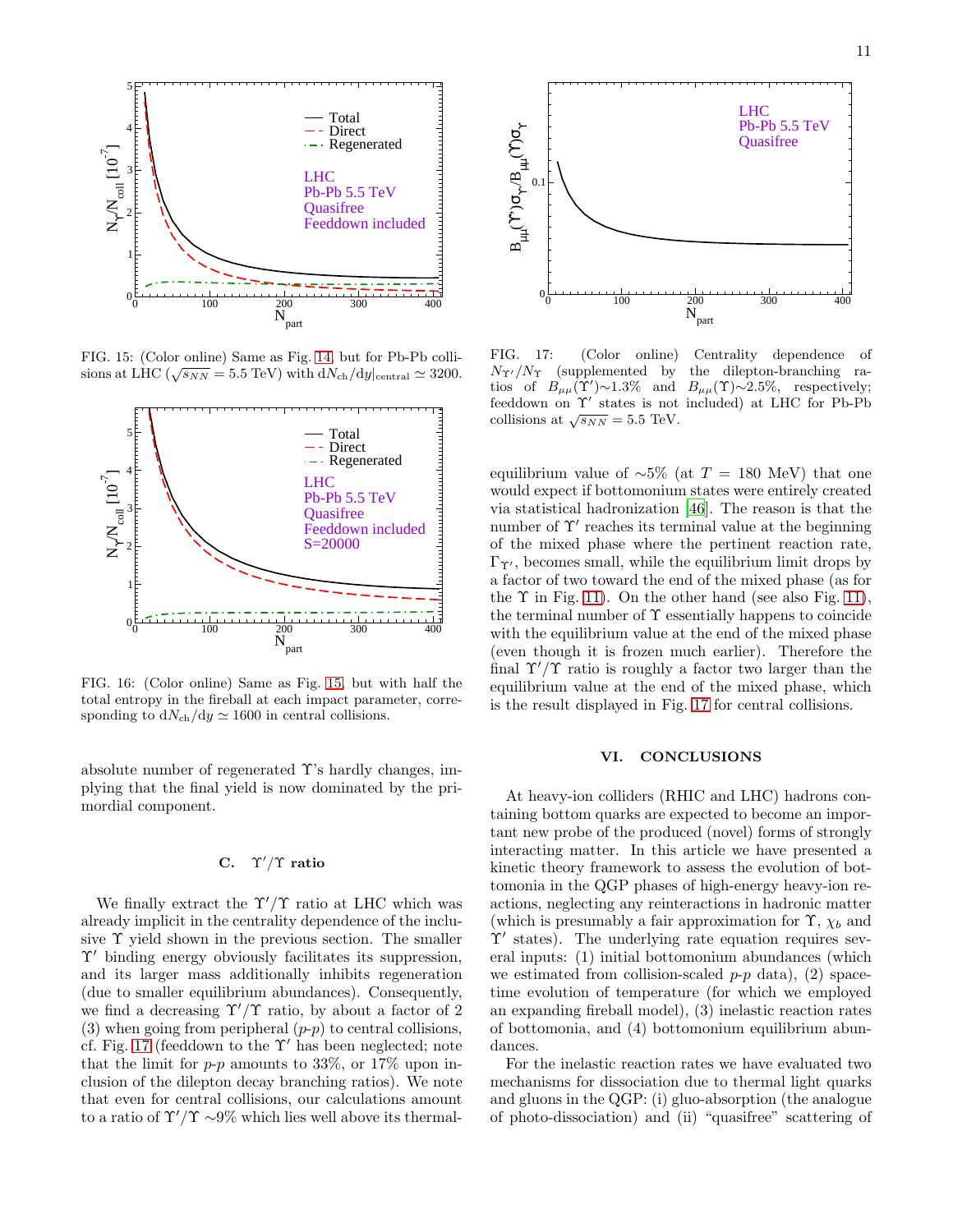both quarks and gluons off individual  $b$  and  $b$  quarks in the bound state. Whereas processes of type (i) are appropriate (and expected to be dominant) for deeply bound quarkonia, processes (ii) allow to treat the case of small binding energies (where gluo-dissociation leads to anomalously small reaction rates). Consequently, when introducing effects of color screening, the associated (temperature-dependent) reduced binding energies mandate the use of the quasifree processes, while for vacuum binding energies gluo-dissociation is employed.

The equilibrium limits of bottomonia, which govern the gain term (regeneration) in the rate equation, follow the trends previously established for charmonia: for a fixed number of  $b\bar{b}$  pairs in the system (at given centrality), larger masses (and smaller degeneracies) of openbottom states imply larger Y -equilibrium limits (rendering bottomonium formation more favorable). However, in most cases considered (in particular when implementing medium effects with relatively small b-quark masses) the equilibrium limit was significantly below the initial value from hard production (after nuclear absorption), especially after applying a schematic correction for incomplete b-quark thermalization.

Our main results may therefore be summarized as follows: (I) color screening (*i.e.*, in-medium reduced binding energies) leads to a substantial increase of the inelastic bottomonium reaction rates; (II) at RHIC, this manifests itself as a 50% suppression effect (factor  $\sim$ 2) in the QGP phase (with virtually no regeneration), whereas for vacuum-Υ states almost no (thermal) suppression occurs (in which case suppression in inclusive yields is due to feeddown from excited states); (III) at LHC, assuming  $dN_{ch}/dy \simeq 3200$  in central Pb-Pb, the net QGP suppression becomes substantially stronger (factor  $\sim$ 7 (1.4) for in-medium (vacuum) binding energies), with the final yield containing a 75% (30%) component of regenerated Υ's. If the charged-particle multiplicity turns out to be smaller (e.g.,  $dN_{ch}/dy \simeq 1600$ ), the reduced QGP initial temperature and lifetime will lead to weaker net suppression (e.g., factor  $\sim$ 2 less).

Our general finding is thus that in heavy-ion reactions at both RHIC and LHC,  $\Upsilon$  suppression is the prevalent effect as a function of collision centrality, and there is large sensitivity to color screening in the QGP. This is quite different from our previous studies of charmonia where  $J/\Psi$  regeneration is expected to be the dominant mechanism for RHIC energies and above.

Concerning future improvements, it is desirable to provide a more accurate treatment of in-medium bottomonium properties, implementing both screening and dissociation processes, as well as non-thermal b-quark distributions, simultaneously in a more microscopic approach.

#### Acknowledgments

This work was supported in part by the U.S. National Science Foundation through a CAREER award (RR and HvH) under Grant No. PHY-0449489 and through a REU program (SL) under Grant No. PHY-0354098. One of us (HvH) thanks the Alexander von Humboldt foundation (Feodor-Lynen program) for partial support. One of us (LG) was supported by the Director, Office of Energy Research, Office of High Energy and Nuclear Physics, Divisions of Nuclear Physics, of the U.S. Department of Energy under Contract No. DE-AC02-05CH11231.

# <span id="page-11-0"></span>APPENDIX A: BRIEF REVIEW OF LATTICE QCD RESULTS

Finite-temperature lQCD calculations exhibit a substantial reduction of the heavy-quark free energy [\[47](#page-16-46), [48\]](#page-16-47),

$$
F_{Q\bar{Q}}(r,T) = U_{Q\bar{Q}}(r,T) - T S_{Q\bar{Q}}(r,T) ,\qquad (A1)
$$

with increasing temperature. When implementing the free energy into a Schrödinger equation,  $J/\psi$  ( $\psi'$ ) mesons have been found to dissolve slightly above (below)  $T_c$  [\[49\]](#page-16-48). More recently, it has been argued that the internal energy,  $U_{Q\bar{Q}}$ , is the more appropriate quantity to be identified with a potential. Corresponding solutions to the Schrödinger equation entail significantly larger dissociation temperatures of the  $J/\psi$  of around  $T_{\text{diss}} \simeq$  $2T_c$  [\[34](#page-16-33), [50](#page-16-49), [51](#page-16-50), [52\]](#page-16-51). This led, in fact, to better consistency with (quenched) lQCD results for charmonium spectral functions, in which the peak structures associated with the lowest-lying resonances  $(J/\psi \text{ and } \eta_c)$  disappear slightly below  $2T_c$  [\[2,](#page-16-1) [3,](#page-16-2) [4\]](#page-16-3). With the mass (peak position) of the spectral functions approximately staying constant [\[53\]](#page-16-52), the key property of the charmonium spectral functions is thus a change in their widths, *i.e.*, inelastic reaction rates. This is further corroborated by lQCD studies which find the  $J/\psi$  width to increase across the phase transition, from very small below to about 200 MeV just above  $T_c$  [\[53\]](#page-16-52). Such a behavior is quite consistent [\[37](#page-16-36)] with both hadronic-model calculations below  $T_c$ , which typically result in small inelastic reaction rates of  $\lesssim 0.1$  fm<sup>-1</sup> (mostly due to  $\pi$ ,  $\rho$  +  $J/\psi$  breakup) [\[54\]](#page-16-53), and parton-induced destruction above  $T_c$ , typically of the order of 1 fm<sup>−</sup><sup>1</sup> . Also note that in the presence of color screening, which induces a reduction in the  $c$ - $\bar{c}$  binding energy ( $\epsilon_B > 0$ ), a constant charmonium mass implies a decrease in the open-charm threshold, according to the relation

$$
m_{\Psi} = 2m_c - \varepsilon_B \ . \tag{A2}
$$

<span id="page-11-1"></span>A decrease in the open-charm threshold with T has indeed been found in the lQCD free energies (or potentials), at least above  $T_c$  [\[55\]](#page-16-54), and complies naturally with an increase in the bound-state width, due to larger phase space in the break-up reactions,  $e.g., g + J/\psi \rightarrow c + \bar{c}$ .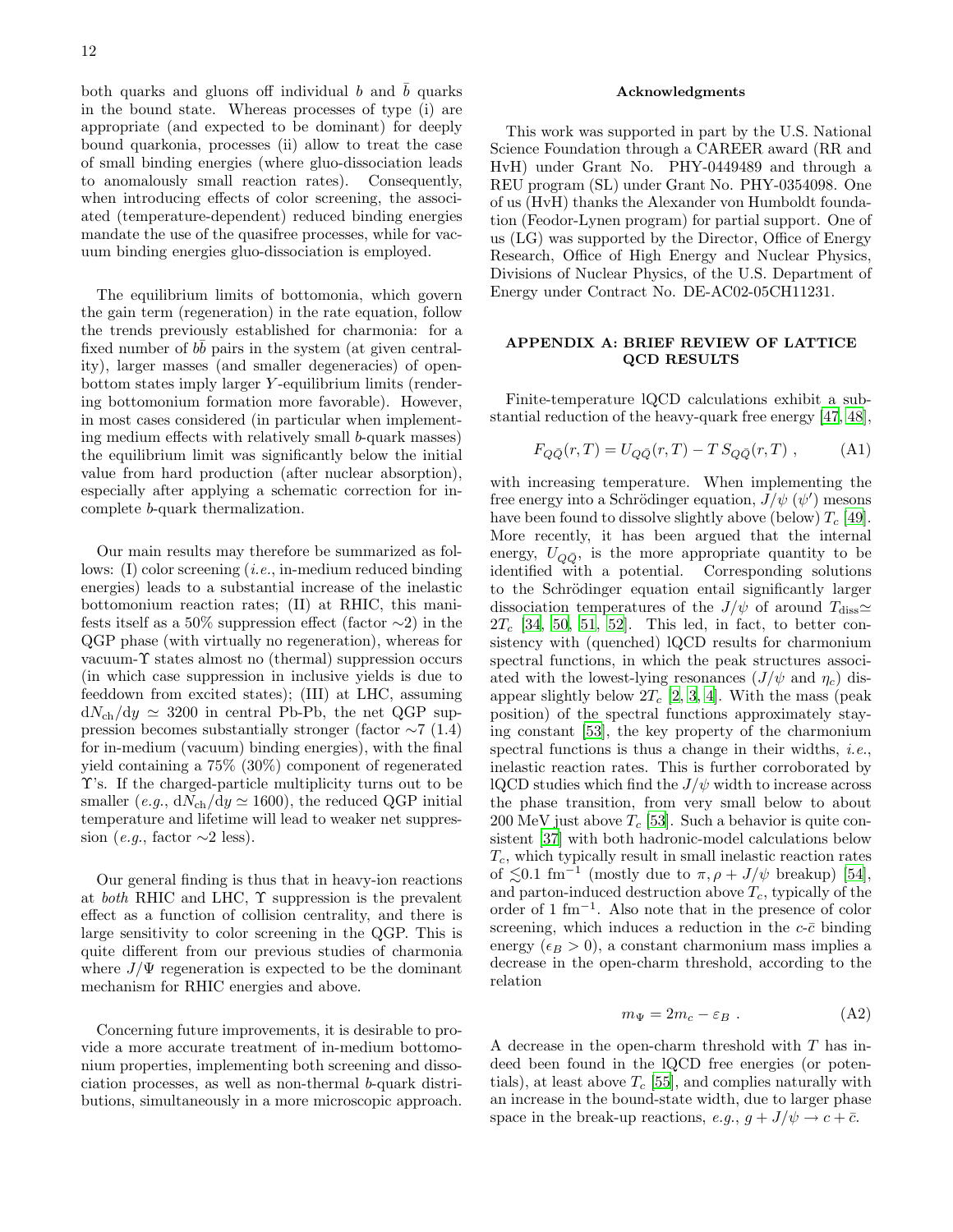Effects of the hadronic phase are neglected in this article; first lQCD results [\[56](#page-16-55)] (as well as potential models based on lQCD [\[50\]](#page-16-49)) indeed indicate much higher dissociation temperatures of the  $\Upsilon$  than for  $J/\psi$ , around  $T_{\text{diss}}^{\Upsilon} \simeq 4T_c.$ 

# APPENDIX B: THERMAL FIREBALL PARAMETERIZATION

<span id="page-12-0"></span>The starting point for the thermal fireball model is a cylindrical ansatz for the (proper) time dependence of the (isotropic) three-volume according to

$$
V_{\rm FB}(t) = (z_0 + v_z t) \pi \left( r_0 + \frac{a_\perp}{2} t^2 \right)^2 \,. \tag{B1}
$$

<span id="page-12-2"></span>The longitudinal expansion is characterized by (i) an expansion velocity of  $v_z = 1.4c$  representing a rapidity range of  $\Delta y \simeq 1.8$  typical for a thermal fireball width, and (ii) an initial length  $z_0 = 0.6$  (0.125) fm for RHIC (LHC) which carries the meaning of a formation (thermalization) time,  $\tau_0 = z_0/\Delta y = 0.33$  (0.07) fm/c at RHIC (LHC). The initial transverse size is determined by the centrality of the collision, e.g.,  $r_0 = 6.4$  (6.6) fm for  $b = 1$  fm Au-Au (Pb-Pb) collisions at RHIC (LHC).

If one further assumes the total entropy,  $S$ , of the system to be conserved  $(i.e.,$  isentropic expansion), the temperature evolution of the fireball matter can be inferred by equating the entropy density to the one of a thermal medium. For a non-interacting QGP one has

$$
s(t) = \frac{S}{V_{\text{FB}}(t)}
$$
  
\n
$$
\equiv \mp \sum_{i} d_i \int \frac{d^3k}{(2\pi)^3} \{ \pm f_i(\omega_i) \ln[f_i(\omega_i)] \}
$$
(B2)  
\n
$$
+ [1 \mp f_i(\omega_i)] \ln[1 \mp f_i(\omega_i)] \},
$$

<span id="page-12-3"></span>where  $f_i$  denote the Fermi-Dirac  $(i=q, \bar{q}, \text{ upper signs})$ or Bose-Einstein  $(i=g,$  lower signs) distribution functions of (massive) quarks or gluons with on-shell energies  $\omega_i = \sqrt{k^2 + m_i^2}$  ( $m_i$ : thermal mass), and  $d_i$  stand for the pertinent spin-color-flavor degeneracies. We will consider two scenarios for the QGP equation of state: (i) massless partons with an effective number of quark flavors  $N_f = 2.5$ ; in this case,  $s = (d_g + 10.5N_f)4\pi^2T^3/90$ , and the temperature can be obtained explicitly as  $T(t)$  = const  $\times (S/V_{FB}(t))^{1/3}$ ; (ii) a three-flavor QGP with thermal parton masses,

$$
m_{u,d}^2 = \frac{g^2 T^2}{6}
$$
,  $m_s^2 = m_0^2 + \frac{g^2 T^2}{6}$ ,  $m_g^2 = \frac{3}{4} g^2 T^2$ , (B3)

<span id="page-12-4"></span>where  $m_0=150$  MeV is taken as a bare strange-quark mass; in this scenario, Eq. [\(B2\)](#page-12-3) provides an implicit relation for  $T(t)$  which is solved numerically. However, we observe no significant differences for the temperature profiles when calculating the entropy density for a QGP with massless degrees of freedom (and  $N_f = 2.5$ ) or massive partons according to Eq. [\(B3\)](#page-12-4).

If the entropy density,  $s(t)$ , drops below the critical value of the QGP phase,  $s_c^{\text{QGP}} \equiv s^{\text{QGP}}(T_c = 180 \text{ MeV})$ , we perform the standard mixed-phase construction,

$$
\frac{S}{V_{\rm FB}(t)} = fs_c^{\rm HG} + (1 - f)s_c^{\rm QGP}
$$
 (B4)

with volume fractions  $f$  and  $1-f$  of matter in the hadron gas (HG) and QGP, respectively. The entropy density of the HG at  $T_c$ ,  $s^{\text{HG}}(T_c) \simeq 6.1 \text{ fm}^{-3}$ , is computed from a HG including all resonances up to masses of about 2 GeV, with a baryonic chemical potential  $\mu_B \simeq 30$  (2) MeV corresponding to (expected) chemical freezeout at RHIC (LHC). The charged-particle multiplicity is then determined by fixing the total entropy of the system [\[38\]](#page-16-37), e.g.,  $S=10000$  (40500) for central collisions at RHIC (LHC) translating into  $dN_{ch}/dy \simeq 800$  (3200; we have evaluated an LHC scenario with S=20000, *i.e.*,  $dN_{ch}/dy \simeq 1600$ , which is closer to extrapolations based on present RHIC data [\[11,](#page-16-10) [57\]](#page-16-56)). As mentioned above, we neglect the hadronic evolution of the system.

## APPENDIX C: EQUILIBRIUM ABUNDANCES

<span id="page-12-1"></span>Following our assumption of a fixed number of  $b$ - $\bar{b}$  pairs (at given centrality) in the fireball, the  $Y$ -equilibrium number not only depends on temperature and volume, but also on a bottom-quark fugacity  $\gamma_b \equiv \gamma_{\bar{b}}$  via

$$
N_Y^{\text{eq}}(T) = d_Y \gamma_b(T)^2 V_{\text{FB}}(t) \int \frac{\mathrm{d}^3 p}{(2\pi)^3} \exp\left(-\frac{E_Y(p)}{T}\right) \tag{C1}
$$

<span id="page-12-7"></span> $(E_Y(p) = \sqrt{m_Y^2 + p^2}, d_Y$ : spin degeneracy). The temperature dependence of the fugacity is determined by requiring that at each moment the total number of b  $(\overline{b})$  quarks in open- and hidden-bottom states matches the primordially produced abundance [\[9](#page-16-8)],

$$
N_{b\bar{b}} = \frac{1}{2} \gamma_b N_{\text{op}} \frac{I_1(\gamma_b N_{\text{op}})}{I_0(\gamma_b N_{\text{op}})} + \gamma_b^2 N_{\text{hid}} ,\qquad (C2)
$$

<span id="page-12-6"></span><span id="page-12-5"></span>where  $I_i$  are modified Bessel functions. The numbers of hadronic open and hidden bottom states are given by

$$
N_{\rm op}^B = V_{\rm FB} \sum_X n_X , \ X \in \{B, \bar{B}, B^*, \bar{B}^*, \Lambda_b, \ldots \}
$$
(C3)

$$
N_{\text{hid}} = V_{\text{FB}} \sum_{Y} n_Y, \ Y \in \{ \Upsilon, \chi_{b0}, \chi_{b1}, \ldots \}, \tag{C4}
$$

respectively, with

$$
n_{X,Y} = d_{X,Y} \int \frac{\mathrm{d}^3 p}{(2\pi)^3} \exp\left(-\frac{E_{X,Y}(p)}{T}\right) \qquad \text{(C5)}
$$

the pertinent densities in Boltzmann approximation  $(d_{x,y}:$  spin-isospin degeneracy). If the open-bottom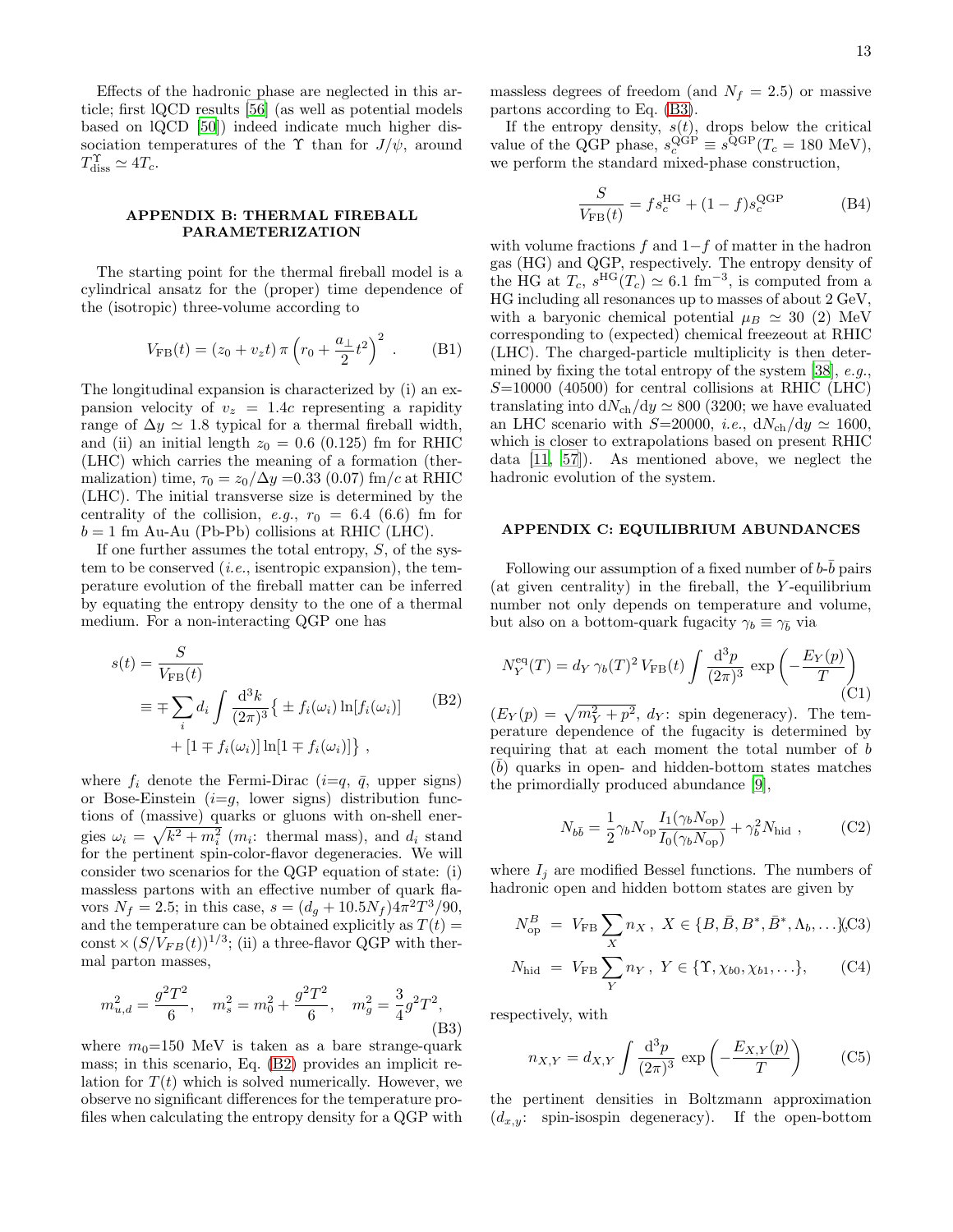<span id="page-13-1"></span>states in the QGP consist of b and b quarks, Eq.  $(C3)$ is replaced by

$$
N_{\rm op}^b = V_{\rm FB} \sum_X n_X \,, \quad X \in \{b, \bar{b}\} \,. \tag{C6}
$$

As emphasized in Ref. [\[9](#page-16-8)], for a small number of total  $b\bar{b}$  pairs  $(N_{b\bar{b}} \lesssim 1)$ , it is quantitatively important in the determination of  $\gamma_b$  to enforce exact bottom-number conservation  $(i.e., in each configuration)$  using the canonical ensemble, which is implemented in Eq. [\(C2\)](#page-12-6) by the ratio of Bessel functions. For large values of  $N_{b\bar{b}}$ , the ratio of Bessel functions approaches 1, and one recovers the grand canonical limit. In Eq. [\(C4\)](#page-12-5), we include all bottomonium states listed in Ref. [\[26\]](#page-16-25), but due to their relatively large masses compared to  $B$  mesons (or bottom quarks), they play no significant role in the determination of  $\gamma_b$  via Eq. [\(C2\)](#page-12-6). The main uncertainty in this procedure resides in the number,  $N_{op}$ , of open-bottom states, Eq. [\(C3\)](#page-12-5) or [\(C6\)](#page-13-1), which depends on both their masses and degeneracies, as elaborated in the following subsection. Another, more indirect uncertainty in  $N_Y^{\text{eq}}(T)$  pertains to the assumption of thermal equilibrium of open-bottom states which is underlying Eqs. [\(C1\)](#page-12-7) through [\(C6\)](#page-13-1). A pertinent (schematic) correction will be discussed in App. [C 2](#page-14-1) below.

#### 1. Open-Bottom States in the QGP

<span id="page-13-0"></span>To assess the uncertainties associated with the openbottom spectrum in the QGP we will distinguish two basic scenarios (with one further subdivision each). The first one is that of individual b quarks (with variations in their mass), as to be expected for a weakly interacting QGP. The second one is closer in spirit to a strongly interacting QGP, where (colorless) hadronic correlations persist above  $T_c$ . Such a scenario has received renewed attention stimulated by findings of hadronic bound and/or resonance states in lQCD simulations [\[1](#page-16-0), [5\]](#page-16-4) (and effective models [\[34](#page-16-33), [51](#page-16-50), [52](#page-16-51)]) for  $T \simeq 1-2$   $T_c$ . Also, the strong collective phenomena (radial and elliptic flow) found experimentally at RHIC are not easily reconciled within a perturbative framework. On the one hand, we will therefore investigate the survival of hadronic open-bottom states (most importantly B mesons) with a varying degree of level density toward higher masses, i.e., either B meson (and  $\Lambda_b$  baryons) as listed by the particle data group [\[26](#page-16-25)] or additional states estimated from analogy to opencharm hadrons (since the expected initial temperatures at LHC are well above  $2T_c$ , we consider the "hadronic" scenarios only for RHIC). On the other hand, even if no hadronic states are formed in the QGP, at moderate temperatures  $T \leq 2T_c$ , the strong coupling constant  $\alpha_s$  may not be small and induce significant temperaturedependences in the in-medium bottom-quark mass due to correlations with surrounding light partons. The main point in the following is that, at fixed  $N_{b\bar{b}}$ , differences in the open-bottom spectrum affect the b-quark fugacity and thus, in turn, modify the Y -equilibrium abundances. The general mechanism can be summarized as follows [\[7\]](#page-16-6): a larger number of available open-bottom states (either due to a large degeneracy or a small mass which facilitates their thermal population) implies a smaller  $\gamma_b$ and thus a smaller equilibrium number of bottomonium states,  $N_Y^{\text{eq}}$ . In other words, heavier (and less) openbottom states favor  $b-\overline{b}$  quarks to reside in bottomonia.

For definiteness, we consider the following four cases for open-bottom states in the QGP, summarized in Fig. [7:](#page-5-2)

- (i) b and  $\bar{b}$  quarks with a fixed mass of  $m_b$  = 5.280 GeV, corresponding to the mass of the lightest  $B$  meson (LHC only, dash-dotted line in Fig. [7\)](#page-5-2);
- (ii) b and  $\bar{b}$  quarks with in-medium masses  $m_b(T)$ , where the temperature dependence is inferred in analogy to Eq. [\(A2\)](#page-11-1) as  $2m_b(T) = m_Y + \varepsilon_B^Y(T)$  $(Eq. (7))$  $(Eq. (7))$  $(Eq. (7))$  with the T-dependence of the Y-binding energy,  $\varepsilon_B^{\Upsilon}(T)$ , taken from Ref. [\[33](#page-16-32)]. As mentioned above, here and throughout our work we assume all Y masses to be constant. The resulting Υ-equilibrium abundances are indicated by the solid (LHC) and dash-double-dotted line (RHIC) in Fig. [7.](#page-5-2)
- (iii) open-bottom hadrons as listed in the particle data book [\[26](#page-16-25)]:  $\Lambda_b^0$ , B, B<sup>\*</sup>, B<sup>0</sup><sub>s</sub>, B<sup>±</sup><sub>c</sub> (RHIC only, dotted line in Fig. [7\)](#page-5-2).
- (iv) open-bottom hadrons including states with estimated masses as extrapolated from systematics of analogous (known) charmed hadrons (RHIC only, dashed line in Fig. [7\)](#page-5-2).

For the two b-quark scenarios (i) and (ii) under LHC conditions (upper two curves in Fig. [7\)](#page-5-2), the main difference amounts to a larger Υ-equilibrium abundance for the larger  $b$ -quark mass (case (i)); at high temperatures, where for case  $(ii)$  the  $b$ -quark mass is essentially half the  $\Upsilon$  mass (zero binding energy), the difference is less pronounced due to the flatter thermal distribution functions. Toward smaller temperatures (especially close to  $T_c$ ),  $\gamma_b$  increases significantly due to a decreasing  $N_{\text{op}}^b$ , and one notices the onset of the effect that, in the canonical ensemble (where  $b$  and  $b$  have to appear together), it becomes increasingly favorable to have a  $b\bar{b}$  pair in an  $\Upsilon$  state which has a lower mass than separate  $b$  and  $\bar{b}$  quarks (the vertical decrease of  $N_{\Upsilon}^{\text{eq}}$  at  $\bar{T_c}$  is a consequence of the volume expansion during the mixed phase at constant temperature, implying a decrease in  $\gamma_b$ ).

At RHIC the b-quark scenarios show a behavior for  $N_{\Upsilon}^{\text{eq}}$ analogous to LHC but with reduced magnitude mainly due to the reduction in  $N_{b\bar{b}}$ . Close to  $T_c$ , the scenarios with hadronic open-bottom states, (iii) and (iv), lead to a substantial increase in  $N_{\Upsilon}^{\text{eq}}$  over the one with inmedium b-quark mass, since the latter is well below the lowest  $B$  meson mass. The sensitivity to highermass bottom hadrons becomes more pronounced with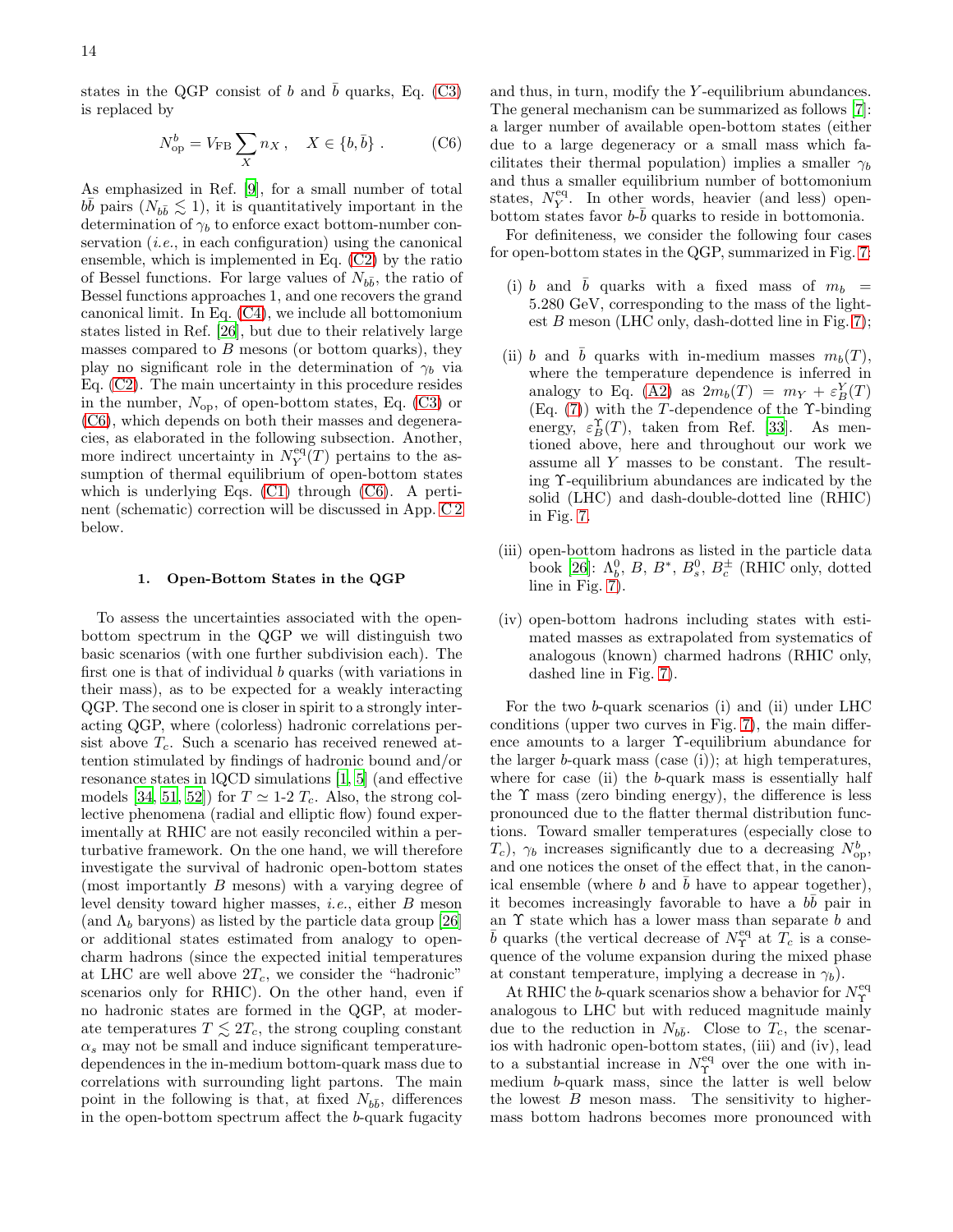increasing temperature, where they are more easily excited, thus reducing the number of bottomonium states. This, in turn, implies that the b-quark scenario (i), with  $m_b = 5.280 \text{ GeV} = m_B$  (not shown in Fig[.7\)](#page-5-2), is rather similar to the hadronic scenarios close to  $T_c$ .

We finally note that, during the mixed phase  $(i.e.,$ at  $T_c$ ), the open-bottom spectrum within each scenario is assumed not to change. With constant temperature and increasing three-volume,  $V_{FB}(t)$ , this implies that the bottom-quark fugacity,  $\gamma_b(T,V_{\rm FB}),$  decreases during the mixed phase (since  $N_{b\bar{b}}$  is conserved), and with it  $N_Y^{\text{eq}}(T, V_{\text{FB}})$ . The discontinuity in the first derivative of the temperature evolution (cf. Fig. [6\)](#page-5-1) at the beginning of the mixed phase is thus reflected in  $\gamma_b(T, V_{\text{FB}})$  and  $N_Y^{\text{eq}}(T, V_{\text{FB}})$ .

# 2. Incomplete b-Quark Thermalization

<span id="page-14-1"></span>Due to the rather short duration of a few  $\text{fm}/c$  of the high-temperature (QGP) phases in URHIC's, and a b-quark mass that exceeds expected early temperatures by a large factor, b-quark thermalization may not be a realistic assertion. Even for charm quarks (an approach to) thermalization appears to be unlikely under RHIC conditions if only perturbative rescattering processes in the QGP are considered [\[15\]](#page-16-14). However, recent RHIC data [\[41\]](#page-16-40) on the elliptic flow of (semileptonic) decay electrons which are attributed to  $D$  mesons suggest that charm quarks undergo substantial rescattering [\[13](#page-16-12)] in semi-central Au-Au collisions at  $\sqrt{s} = 200 \text{ AGeV}$ . A possible microscopic mechanism has been identified in Refs. [\[17,](#page-16-16) [18](#page-16-17)] in terms of resonant c-quark scattering with light antiquarks via D-meson states surviving in the QGP at moderate temperatures,  $T \lesssim 2T_c$ . It was found that, compared to perturbative calculations, the thermal relaxation times could be reduced by up to a factor of 3-4, thus becoming comparable to the duration of the QGP phase at RHIC. A similar reduction was found for bottom quarks, but with the larger mass implying larger absolute values for the relaxation time scale by a factor of  $\sim$ 2-3, so that b-quark thermalization remains unlikely at RHIC.

Consequently, the Υ-equilibrium abundances shown in Fig. [7](#page-5-2) should be improved by accounting for incomplete thermalization. As in Ref. [\[31](#page-16-30)], we here follow a schematic relaxation time approach, by implementing into the thermal equilibrium abundances a reduction factor

$$
\mathcal{R} = 1 - \exp\left(-\int \frac{d\tau}{\tau_{\text{eq}}}\right),\tag{C7}
$$

<span id="page-14-2"></span>where  $\tau_{\text{eq}}$  is the bottom-quark equilibration time as obtained within the resonance-scattering model [\[17\]](#page-16-16). Typical values of  $\tau_{\text{eq}}$  range from  $\tau_{\text{eq}} \simeq 12 \text{ fm/c at } T =$ 300 MeV to  $\tau_{\text{eq}} \simeq 1.1 \text{ fm}/c$  at  $T = 1 \text{ GeV}$ , leading to a substantial decrease of the regeneration term in Eq. [\(3\)](#page-4-4), especially at RHIC. We will illustrate the uncertainties



<span id="page-14-3"></span>FIG. 18: (Color online) Time evolution of  $\Upsilon(1s)$  in central  $(b = 1$  fm) Au-Au collisions at RHIC assuming different open-bottom spectra in the QGP. Light curves: openbottom states constituting known bottom hadrons with the dash-dotted curve showing the Υ-equilibrium abundance and the solid curve indicating the total  $\Upsilon$  yield including regeneration. Dark curves: open-bottom states  $\equiv$  in-medium b quarks as in Fig. [10.](#page-7-0)



<span id="page-14-4"></span>FIG. 19: (Color online) Same as Fig. [18](#page-14-3) but assuming a richer (hadronic) open-bottom spectrum in the QGP as estimated from known open-charm hadrons in the vacuum.

induced by this correction by considering the thermal limit in App. [E](#page-15-0) below.

# APPENDIX D: UNCERTAINTIES DUE TO OPEN-BOTTOM STATES

<span id="page-14-0"></span>The dependence of the Υ-equilibrium numbers (without thermal relaxation correction) on different assumptions about the open-bottom spectrum in the QGP was illustrated in Fig. [7](#page-5-2) for the following scenarios: (i) b quarks with  $m_b = 5.280$  GeV, (ii) b quarks with inmedium mass  $m_b(T)$ , (iii) B hadrons as listed by the particle data group [\[26](#page-16-25)], and (iv) open-bottom hadrons as extrapolated from known charmed hadrons. In this section we study the influence of scenarios (iii) and (iv) on the re-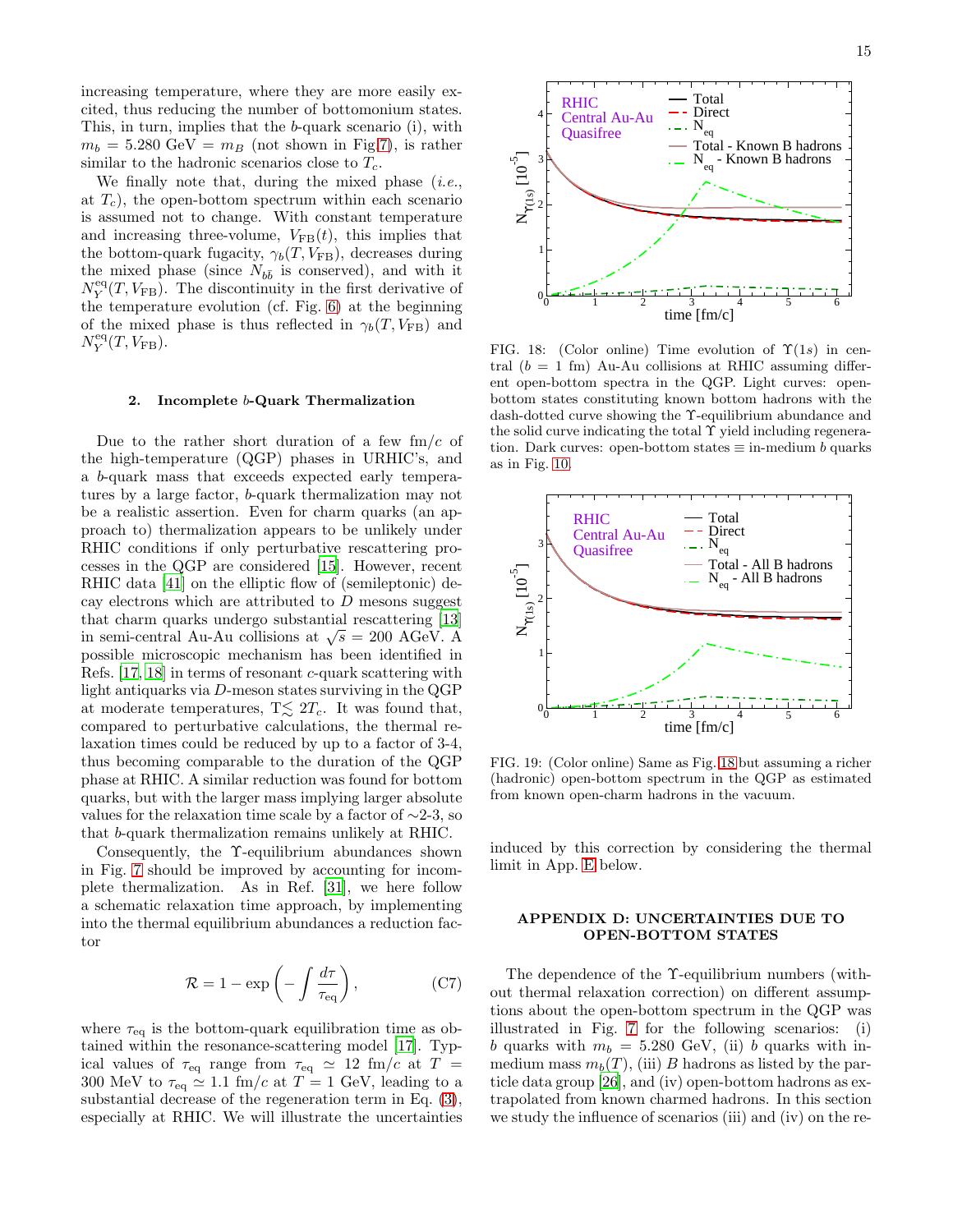

<span id="page-15-1"></span>FIG. 20: (Color online) Thermal off-equilibrium effects at RHIC for the suppression of  $\Upsilon(1s)$  in central  $(b = 1$  fm) Au-Au collisions, using the quasifree process. The light set of curves corresponds to a full thermalization scenario with increased equilibrium abundances (upper dash-dotted line), leading to a 15% component from secondary production (upper solid line). The darker lines correspond to Fig. [10](#page-7-0) in the main text.

generation of  $\Upsilon(1s)$ , restricting ourselves to RHIC energy as it seems unlikely that hadronic correlations would persist at the temperatures anticipated at LHC ( $T \leq 1$  GeV). We will employ the rates corresponding to quasifree destruction with in-medium binding energies (even though this implies an inconsistency between the rates and the Υ equilibrium number, it will allow us to estimate the maximal possible effect as the quasifree rates are the largest considered in this work). Fig. [18](#page-14-3) pertains to the case where the open-bottom states in the QGP are given by the known B-hadron spectrum. Since their mass tends to be larger than the in-medium b quark masses (as used in the main text, cf. Fig. [10\)](#page-7-0), this scenario leads to an increase in the Υ-equilibrium abundances (light vs. dark dash-dotted curves in Fig. [18\)](#page-14-3). However, the overall effect of a slightly enhanced regeneration is small (upper solid line).

If we assume the open-bottom spectrum to follow the same pattern as all known charmed hadrons, the increase in the Υ-equilibrium number over the in-medium b-quark scenario is less pronounced (due to a smaller fugacity,  $\gamma_b$ , relative to using only known B states), and, consequently, also the regeneration, leaving essentially no noticeable effect, cf. Fig. [19.](#page-14-4)

Thus, overall, the effects of different open-bottom spectra in the QGP on Υ production at RHIC are very small.

# <span id="page-15-0"></span>APPENDIX E: UNCERTAINTIES DUE TO INCOMPLETE b-QUARK THERMALIZATION

Since b quarks (or B mesons) are not expected to kinetically equilibrate in central collisions at RHIC (and pos-



<span id="page-15-2"></span>FIG. 21: (Color online) Thermal off-equilibrium effects at LHC for the suppression of  $\Upsilon(1s)$  in central  $(b = 1$  fm) Pb-Pb collisions, using the quasifree process. The light set of curves indicates our results assuming thermalization of the open-bottom states, showing larger equilibrium abundances (dash-dotted curve) and a larger final Υ yield (solid line) than with thermal off-equilibrium effects (dark set of curves, corresponding to Fig. [11](#page-7-1) in the main text).

sibly neither at LHC) [\[17\]](#page-16-16), all previous figures included a thermal relaxation-time correction, Eq. [\(C7\)](#page-14-2), to the equilibrium limit of  $\Upsilon$  states in the system (Figs. [8-](#page-6-1)[19\)](#page-14-4). Due to the schematic character of its implementation, we study in this section how our results are affected if we make the extreme assumption of full kinetic equilibrium in the bottom sector, *i.e.*, set  $\mathcal{R} \equiv 1$  (note that the rate equation [\(3\)](#page-4-4) is applicable for both of the limiting cases,  $\mathcal{R} \equiv 1$  and  $\mathcal{R} \equiv 0$ ). We will again do this within the quasifree dissociation scenario including inmedium binding energies where the rates, and therefore the sensitivity, are largest. The results are summarized in Figs. [20](#page-15-1) and [21.](#page-15-2) Even though the relative increase in  $N_{\Upsilon}^{\text{eq}}$  is substantial, its impact at RHIC (Fig. [20\)](#page-15-1) is still rather limited  $(\sim 20\%)$  since it becomes comparable to initial hard production (after nuclear absorption) only after  $t \approx 2$  fm/c when the temperature has dropped below 200 MeV, and consequently the reaction rates have become small, cf. Fig. [5.](#page-4-3) At LHC (Fig. [21\)](#page-15-2), even though the relative increase in  $N_{\Upsilon}^{\text{eq}}$  is smaller than at RHIC (since the b-quark relaxation time is smaller at larger temperatures), its absolute number is now closer to the actual Υ number,  $N_{\Upsilon}(t)$ , in the system, especially at intermediate times in the QGP evolution ( $t \approx 2-4$  fm/c). Since the reaction rates at this stage are still sizable, the final number in the thermal-equilibrium scenario increases by about a factor of 2 over the off-equilibrium case. Nevertheless, the main feature of a strong suppression is preserved (about a factor of 3), while the final yield is composed to about  $\sim 90\%$  of regenerated T's. This should have noticeable consequences for  $p_t$ -spectra (regenerated  $\Upsilon$ 's are expected to have much softer spectra than primordial ones, see, e.g., the recent analyses in Refs. [\[13](#page-16-12), [14](#page-16-13)]), and